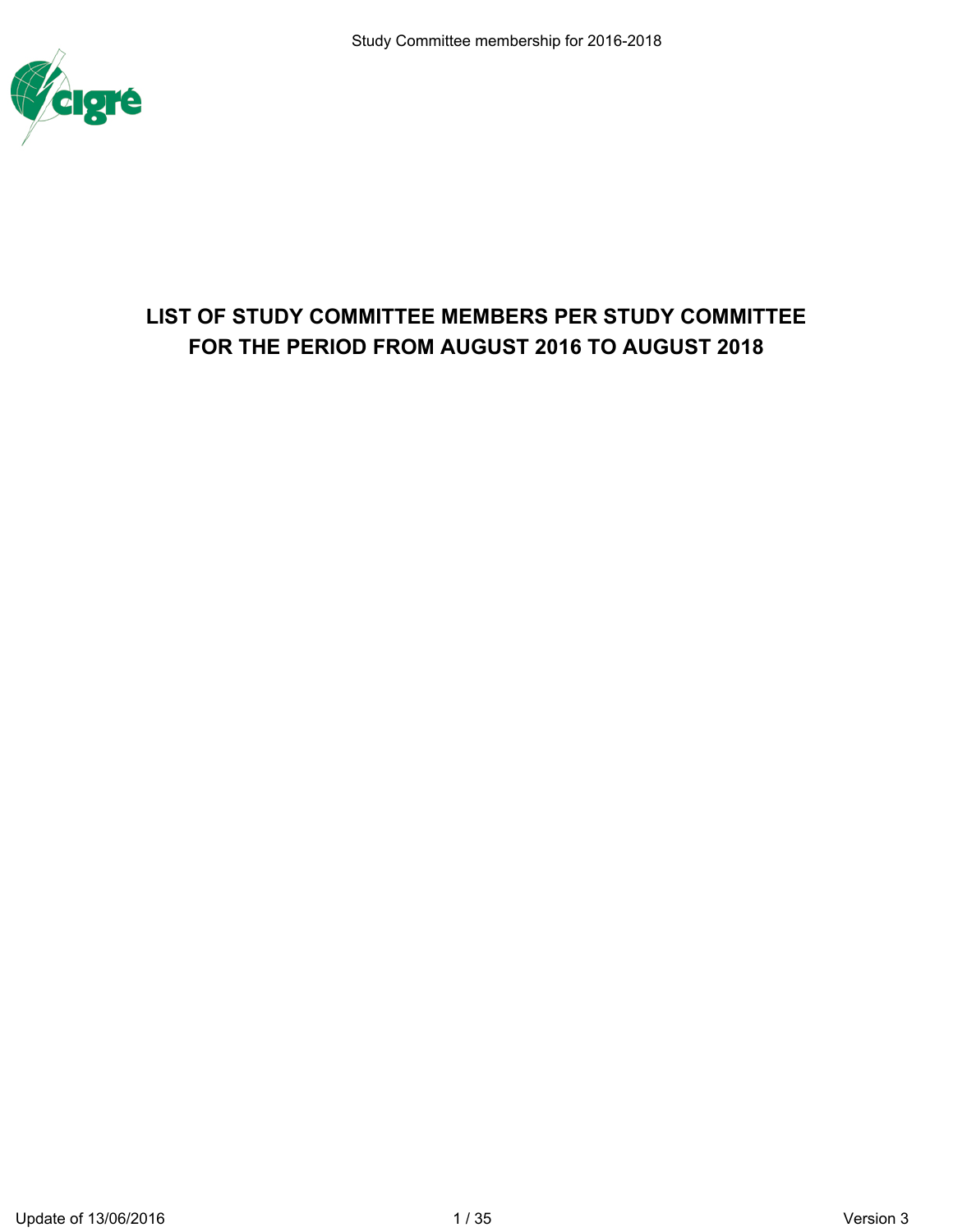### **PROCEDURE FOR THE APPOINTMENT OF STUDY COMMITTEE MEMBERS (extracts from the Rules for Study Committe: APPENDIX B)**

Appointment of Study Committee members is proceeded to once every other year. The appointment procedure for Regular and **Observer members to Study Committees includes the following steps:**

**1. Before the end of uneven number years an enquiry is carried out with National Committees:**

NCs are requested to send their proposals for SC membership for the 2 following years, Regular members and Observer members. For every new candidate a short C.V. must be supplied (failing which the candidacy will not be considered). The Curriculum Vitae must bring out the candidate's experience, the work he has achieved in the area of concern of the Study **Committee and indicate his present position, the address of his Company and his contact details.**

Note: Substitutes replacing retiring members temporarily (Rule 5.1), should put forward their candidacy as a new member. The **deadline set for receipt of the proposals and CVs from National Committees should be strictly observed.**

2. Proposals from the National Committees are sent to the Secretary General who passes them on with comments, if any, to the **Study Committee Chairmen.**

3. On account of the limited number of seats on Study Committees, a number of candidates proposed by National Committees may not be considered for regular membership. Study Committee Chairmen may however propose that these candidates be appointed as **observer members.**

4. Taking into account favourable opinions or reservations expressed by Study Committee Chairmen, the TC Chairman, with the **collaboration of the Secretary General, draws up a proposal to be put forward to the Steering Committee.**

5. At the first Steering Committee meeting held in even number years, the Steering Committee decides on renewals and new **appointments. No candidacies will be accepted after this meeting.**

6. The Chairmen of Study Committees and of National Committees as well as the newly appointed or renewed members are informed **of the Steering Committee's decisions by the Secretary General.**

7. Newly appointed members will officially take up their functions at the first meeting after their appointment, usually at the time of the **Paris Session**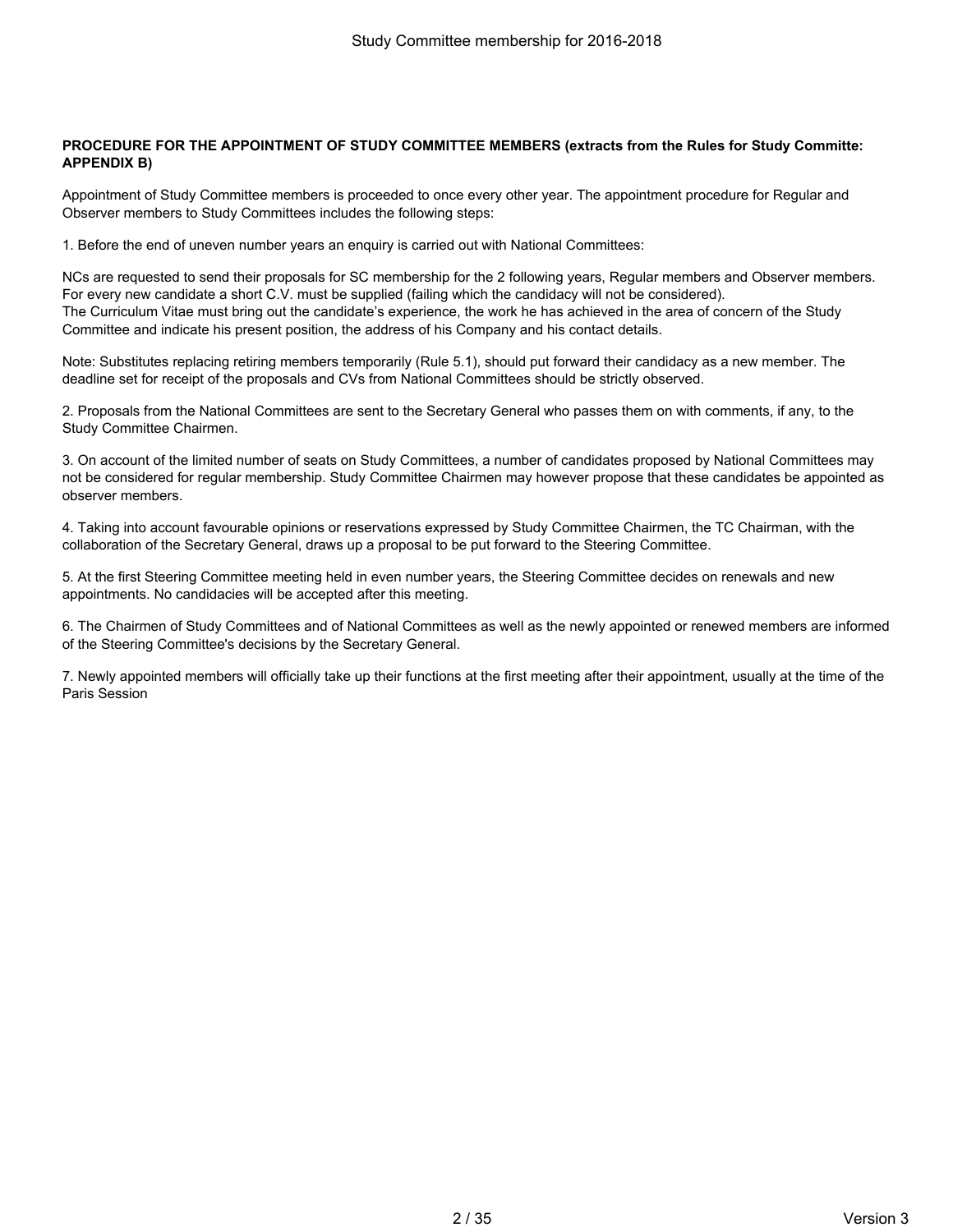### **Study Committee A1 Rotating Electrical Machines**

|           | <b>Country</b>       | <b>Name</b>                | <b>Nomination</b> | <b>Email</b>                         |
|-----------|----------------------|----------------------------|-------------------|--------------------------------------|
| Chairman  | South Africa         | <b>SMIT Nico</b>           | 2014              | smitnw@eskom.co.za                   |
| Secretary | Australia            | <b>WIEHE Peter</b>         | 2014              | peter.wiehe@entura.com.au            |
|           |                      |                            |                   |                                      |
| Regular   | Argentina            | <b>GUERRA Eduardo</b>      | 2012              | eduardo.guerra@impsa.com             |
|           | Australia            | <b>WIEHE Peter</b>         | 2010              | peter.wiehe@entura.com.au            |
|           | Austria              | <b>RAMSAUER Franz</b>      | 2010              | franz.ramsauer@andritz-hydro.com     |
|           | <b>Brazil</b>        | SINISCALCHI Márcio         | 2014              | mrsinis@terra.com.br                 |
|           | Canada               | <b>TREMBLAY Rémi</b>       | 2016              | Tremblay.Remi@hydro.qc.ca            |
|           | China                | <b>SUN Yutian</b>          | 2010              | sunyutian@yahoo.com                  |
|           | Croatia              | <b>BRCIC Mario</b>         | 2014              | mbrcic@koncar-gim.hr                 |
|           | Finland              | <b>Szucs Aron</b>          | 2016              | aron.szucs@fi.abb.com                |
|           | France               | <b>CHAY Pascal</b>         | 2014              | pascal.chay@power.alstom.com         |
|           | Germany              | WEIDNER Juergen R.         | 2012              | juergen.r.weidner@siemens.com        |
|           | India                | CHATURVEDI DHANANJAY KUMAR | 2016              | dkchaturvedi@ntpc.co.in              |
|           | <b>Ireland</b>       | <b>O'Sullivan Bernard</b>  | 2016              | bernard.osullivan@esb.ie             |
|           | Italy                | <b>OLDRATI Alessandro</b>  | 2016              | alessandro.oldrati@aen.ansaldo.it    |
|           | Japan                | <b>Hattori Kenichi</b>     | 2016              | kenichi2_hattori@mhps.com            |
|           | Korea                | Kang Byeong Hui            | 2016              | kbh2005@hyosung.com                  |
|           | Norway               | <b>Kaggestad Erik</b>      | 2016              | erik.kaggestad@statkraft.com         |
|           | Poland               | <b>GURAZDOWSKI Dariusz</b> | 2016              | dariusz.gurazdowski@power.alstom.com |
|           | Russia               | <b>ROYTGARTS MIKHAIL</b>   | 2016              | xyz@mail.ru                          |
|           | South Africa         | KHUMALO, Phumlani          | 2014              | phumlani.khumalo@eskom.co.za         |
|           | <b>Spain</b>         | <b>RODRIGUEZ Sergio</b>    | 2016              | srodriguezru@iberdrola.es            |
|           | Sweden               | PERERS Richard             | 2014              | richard.perers@norconsult.com        |
|           | <b>Switzerland</b>   | <b>Arend Peter</b>         | 2016              | Peter.Arend@Power.Alstom.com         |
|           | United Kingdom       | ADAMS Ben                  | 2014              | Ben.Adams@GDFSUEZ.com                |
|           | <b>United States</b> | <b>MOORE William</b>       | 2014              | bmoore@national-electric-coil.com    |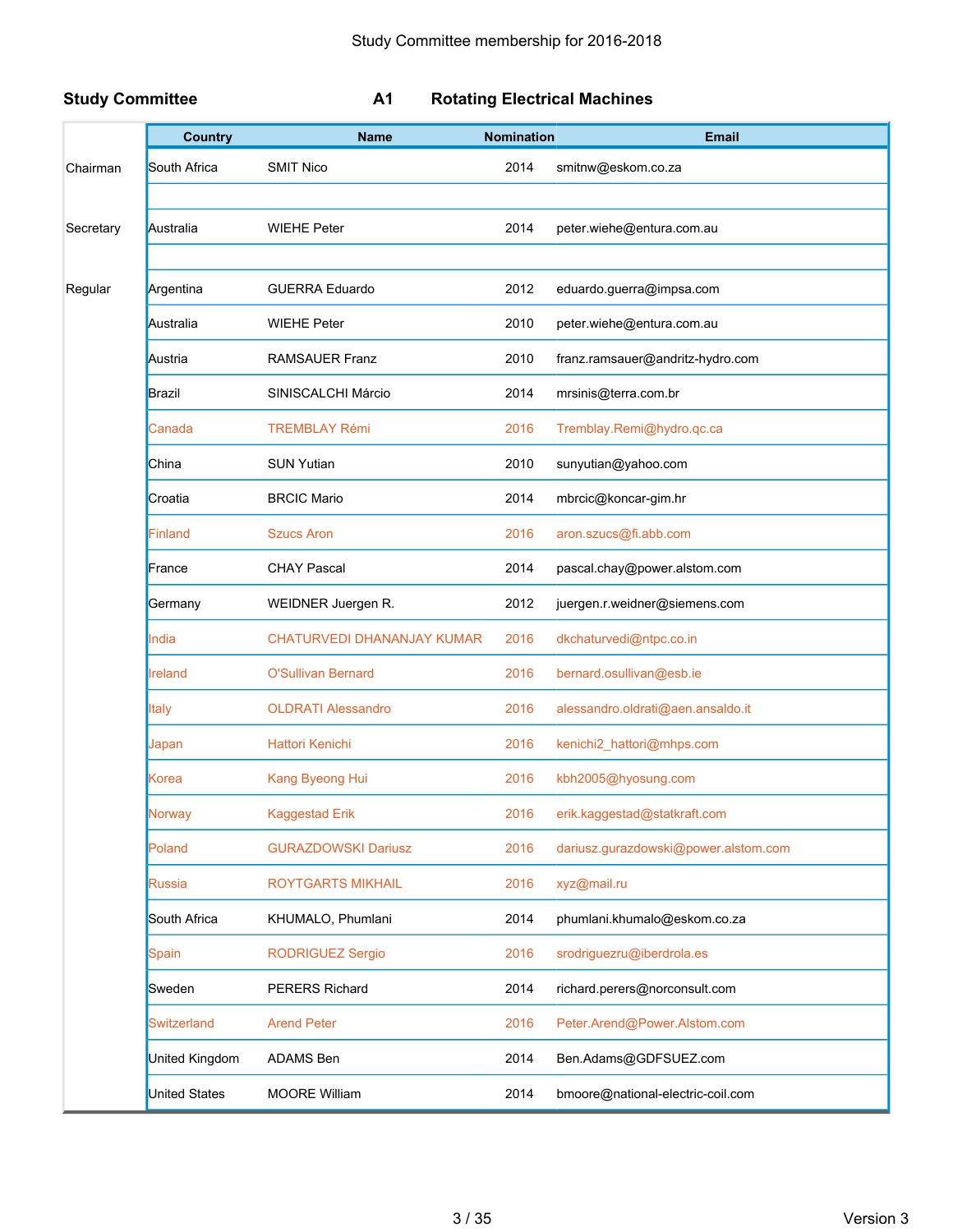|          | <b>Country</b>                        | <b>Name</b>                      | <b>Nomination</b> | <b>Email</b>                      |
|----------|---------------------------------------|----------------------------------|-------------------|-----------------------------------|
| Observer | Algeria                               | <b>BELAID Boudjemaa</b>          | 2010              | belaid.boudjema@credeg.dz         |
|          | Belgium                               | <b>MEUNIER Jean-Michel</b>       | 2012              | jean-michel.meunier@laborelec.com |
|          | Czech And Slovak Reps ZEMAN Frantisek |                                  | 2012              | frantisek.zeman@brush.eu          |
|          | Egypt                                 | <b>FARAHAT Mahmoud</b>           | 2012              | mfarahat19@hotmail.com            |
|          | Greece                                | <b>KLADAS Antonios</b>           | 2010              | kladasel@central.ntua.gr          |
|          | Israel                                | <b>BOHADANA Mordechay</b>        | 2012              | uu620@iec.co.il                   |
|          | Macedonia                             | PASPALOVSKI Toni                 | 2012              | toni.paspalovski@elem.com.mk      |
|          | Mexico                                | CARVAJAL-MARTINEZ Antonio        | 2012              | carvajal@iie.org.mx               |
|          | Netherlands                           | <b>KRIEG-WEZELENBURG Monique</b> | 2014              | m.g.krieg@eic-highenergy.com      |
|          | Portugal                              | <b>SILVA Décio</b>               | 2016              | Decio.Silva@edp.pt                |
|          | Romania                               | <b>CURIAC Paul</b>               | 2014              | paul.curiac@novaindustrialsa.ro   |
|          | Serbia                                | Milojcic Nemanja                 | 2016              | milojcic@ieent.org                |
|          | Slovenia                              | Zagozen Ivan                     | 2016              | ivan.zagozen@hse.si               |
|          | Thailand                              | <b>SRINUNTAWONG Wisit</b>        | 2014              | wisit@glow.co.th                  |

### **Study Committee A1 Rotating Electrical Machines**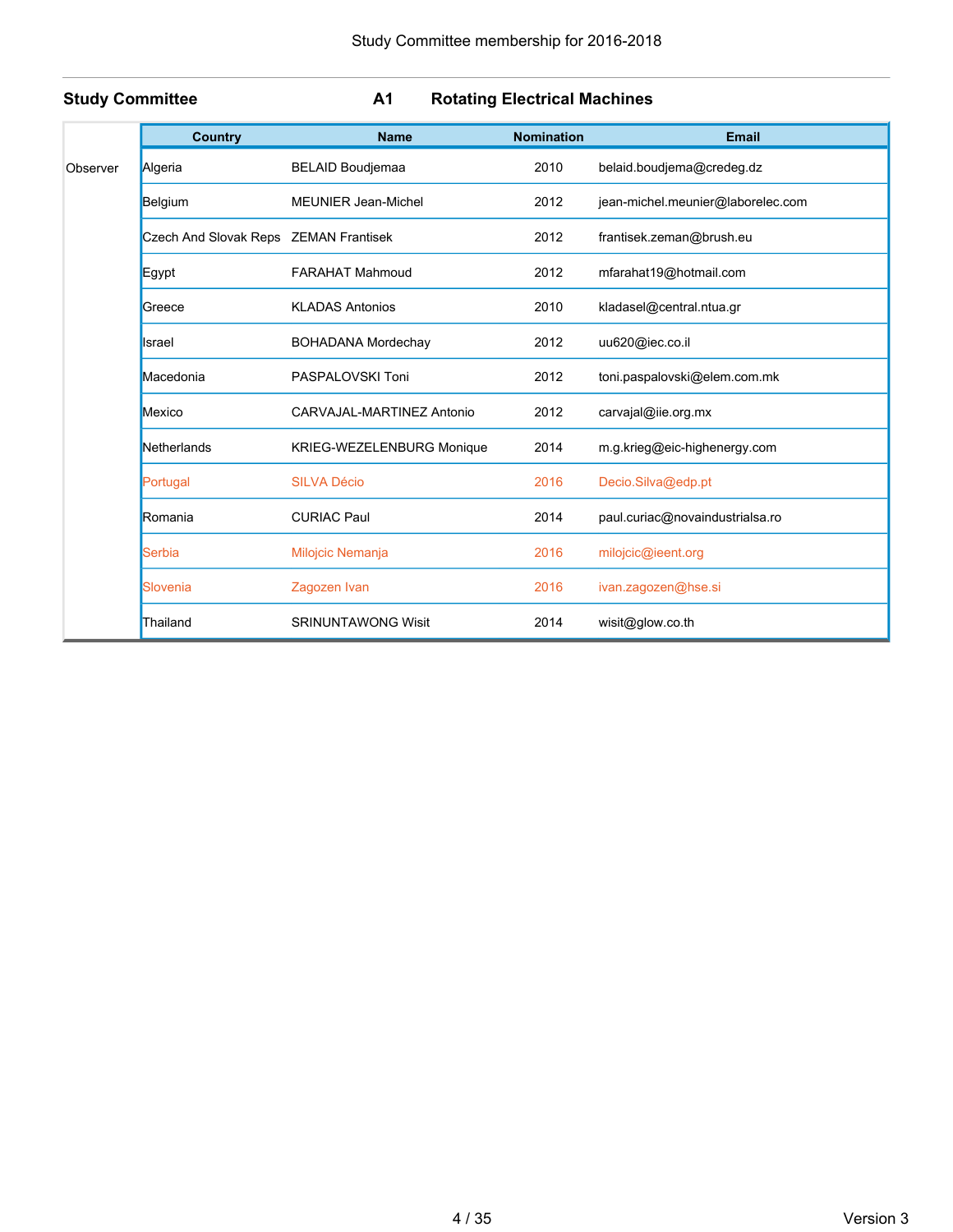| <b>Study Committee</b> |                       | A <sub>2</sub>             |                   | <b>Transformers</b>                  |
|------------------------|-----------------------|----------------------------|-------------------|--------------------------------------|
|                        | <b>Country</b>        | <b>Name</b>                | <b>Nomination</b> | <b>Email</b>                         |
| Chairman               | <b>United Kingdom</b> | <b>RYDER Simon</b>         | 2016              | SRyder@doble.com                     |
| Secretary              | Slovenia              | <b>GRADNIK Tim</b>         | 2016              | Tim.Gradnik@eimv.si                  |
| Regular                | Australia             | <b>WILLOUGHBY Ross</b>     | 2016              | ross.willoughby@alstom.com           |
|                        | Austria               | STÖSSL Martin              | 2010              | martin.stoessl@siemens.com           |
|                        | Belgium               | Van der Veken Wim          | 2016              | wim.van.der.veken@cgglobal.com       |
|                        | <b>Brazil</b>         | <b>BASTOS Gilson</b>       | 2014              | gbastos@furnas.com.br                |
|                        | Canada                | <b>Picher Patrick</b>      | 2016              | Picher.Patrick@ireq.ca               |
|                        | China                 | LI Bo                      | 2016              | libo@epri.sgcc.com.cn                |
|                        | <b>Denmark</b>        | <b>MORTENSEN Erik Ole</b>  | 2010              | eom@energinet.dk                     |
|                        | France                | Perrier Christophe         | 2016              | christophe.perrier1@ge.com           |
|                        | Germany               | <b>LOPPACH Karsten</b>     | 2014              | Karsten.Loppach@siemens.com          |
|                        | Hungary               | <b>NEMETH Balint</b>       | 2012              | nemeth.balint@vet.bme.hu             |
|                        | Ireland               | Noonan Tim                 | 2016              | tim.noonan@esbi.ie                   |
|                        | <b>Italy</b>          | MAZZA Paolo                | 2010              | mazza.paolo@rse-web.it               |
|                        | Japan                 | KADOWAKI Makoto            | 2012              | kadowaki-makoto@mb.jaeps.com         |
|                        | Mexico                | BETANCOURT-RAMIREZ Enrique | 2012              | enrique.betancourt@ge.com            |
|                        | Netherlands           | <b>FONK Henk</b>           | 2014              | h.fonk@smit-trafo.nl                 |
|                        | Norway                | Johnsen Frode              | 2016              | frode.johnsen@statnett.no            |
|                        | Poland                | <b>OSADNIK Janusz</b>      | 2014              | janusz.osadnik@turbocare.pl          |
|                        | Russia                | <b>LARIN Vasily</b>        | 2012              | vlarin@vei.ru                        |
|                        | <b>South Africa</b>   | <b>SINGH ADESH</b>         | 2016              | singai@eskom.co.za                   |
|                        | Spain                 | GAGO Hugo                  | 2014              | hgago@iberdrola.es                   |
|                        | Sweden                | HAJEK Jan                  | 2012              | jan.hajek@se.abb.com                 |
|                        | <b>Switzerland</b>    | <b>Schneider Ralf</b>      | 2016              | ralf.schneider@ch.abb.com            |
|                        | <b>United Kingdom</b> | <b>Walker David</b>        | 2016              | David.Walker2@spenergynetworks.co.uk |
|                        | <b>United States</b>  | AHUJA Raj                  | 2012              | rajahuja2@gmail.com                  |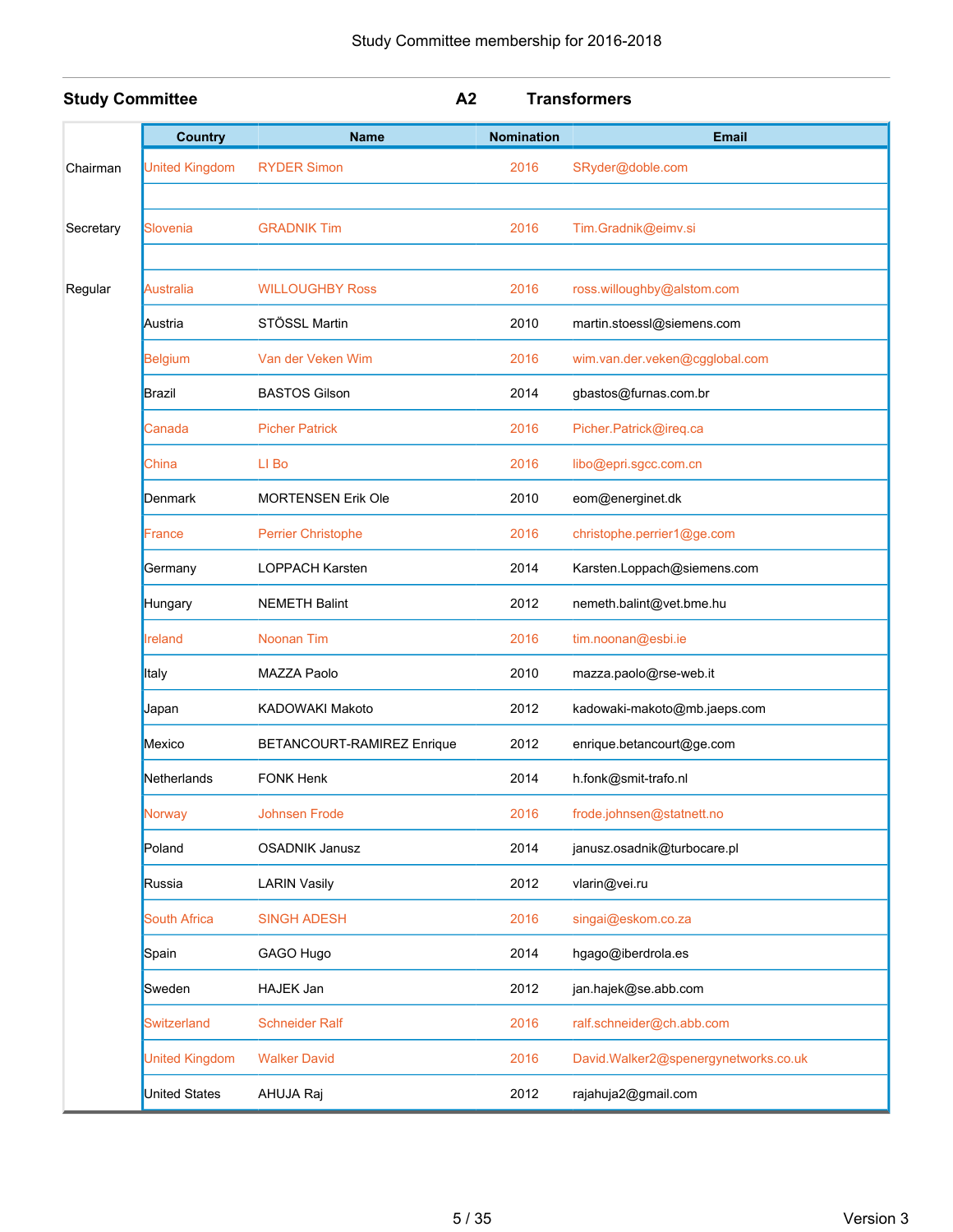| <b>Study Committee</b> |                                       | A <sub>2</sub>                 |                   | <b>Transformers</b>                 |
|------------------------|---------------------------------------|--------------------------------|-------------------|-------------------------------------|
|                        | <b>Country</b>                        | <b>Name</b>                    | <b>Nomination</b> | <b>Email</b>                        |
| Observer               | Algeria                               | <b>OUARET TAHAR</b>            | 2016              | ouaret.tahar@ceeg.dz                |
|                        | Arab States Of The Gulf Hasan Abdulla |                                | 2016              | ahasan@gccia.com.sa                 |
|                        | Argentina                             | <b>MARULL Fernando</b>         | 2012              | inmar@arnet.com.ar                  |
|                        | Czech And Slovak Reps DONCUK Jan      |                                | 2014              | doncuk@ceps.cz                      |
|                        | Finland                               | <b>VIRTANEN Esa</b>            | 2014              | esa.virtanen@fi.abb.com             |
|                        | India                                 | <b>VIJAYAKUMARAN Moorkath</b>  | 2010              | vijayakumaran.moorkath@alstom.com   |
|                        | Iran                                  | hossein bakhtiarizadeh         | 2016              | hbakhtiarizadeh@ghods-niroo.com     |
|                        | Israel                                | SHKOLNIK Anatoly               | 2012              | shkola50@gmail.com                  |
|                        | Korea                                 | <b>SEOK Bok-Yeol</b>           | 2010              | bokyeol@hhi.co.kr                   |
|                        | Macedonia                             | <b>NAJDENKOSKI Krste</b>       | 2014              | krste@feit.ukim.edu.mk              |
|                        | <b>Malaysia</b>                       | <b>SUPRAMANIAM Gobi Kannan</b> | 2016              | gobiks@tnb.com.my                   |
|                        | New Zealand                           | HENDRIKS Johan H. L.           | 2010              | johan.hendriks@meridianenergy.co.nz |
|                        | Portugal                              | <b>JÁCOMO RAMOS António</b>    | 2016              | jramos@efacec.com                   |
|                        | Romania                               | <b>MOLDOVEANU Constantin</b>   | 2012              | cmoldoveanu@novaindustrialsa.ro     |
|                        | Slovenia                              | <b>GRADNIK Timotej</b>         | 2010              | tim.gradnik@eimv.si                 |
|                        | Thailand                              | <b>KHUMCHOO Vithid</b>         | 2016              | vithid.k@egat.co.th                 |
|                        | Turkey                                | ÖZTÜRK Emre                    | 2014              | e.ozturk@enpay.com                  |
|                        | Without_nc                            | PORTILLO Alvaro (UY)           | 2016              | acport@adinet.com.uy                |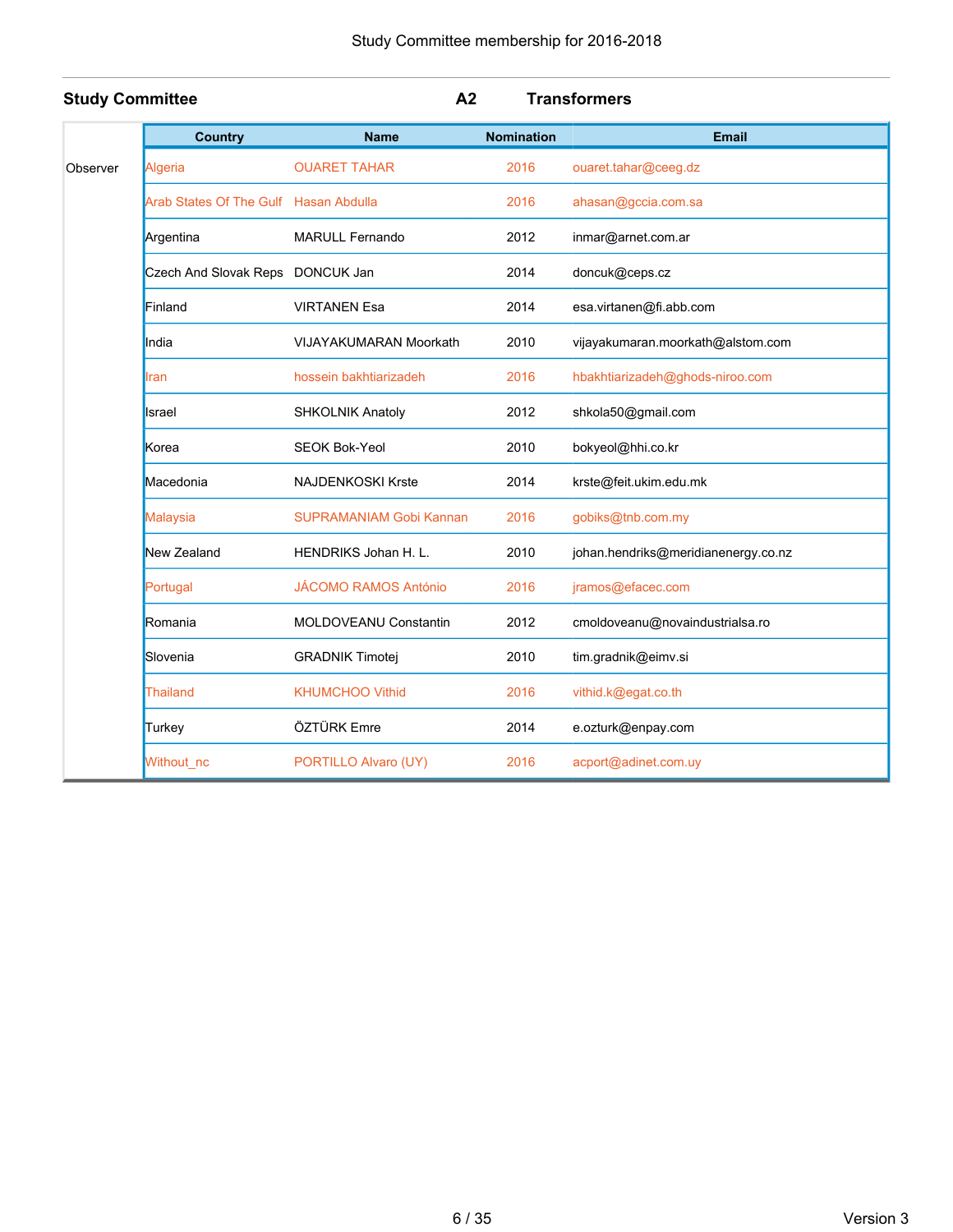|  | tudy Committee |  |
|--|----------------|--|
|  |                |  |

**Study Committee A3 High Voltage Equipment**

|           | <b>Country</b>                   | <b>Name</b>                    | <b>Nomination</b> | <b>Email</b>                                |
|-----------|----------------------------------|--------------------------------|-------------------|---------------------------------------------|
| Chairman  | Japan                            | <b>ITO Hiroki</b>              | 2012              | ito.hiroki@aj.mitsubishielectric.co.jp      |
|           |                                  |                                |                   |                                             |
| Secretary | Germany                          | <b>RICHTER Frank</b>           | 2014              | frank.richter@50Hertz.com                   |
|           |                                  |                                |                   |                                             |
| Regular   | Australia                        | <b>PEPPER Wayne</b>            | 2016              | wpepper@ausgrid.com.au                      |
|           | Belgium                          | <b>LEEMANS Bart</b>            | 2014              | bart.leemans@elia-engineering.com           |
|           | <b>Brazil</b>                    | <b>CARVALHO Antonio Carlos</b> | 2014              | antonio.carlos@ons.org.br                   |
|           | Canada                           | <b>RAHMATIAN Farnoosh</b>      | 2016              | frahmatian@nugridpower.com                  |
|           | China                            | LI Peng                        | 2016              | lipeng@epri.sgcc.com.cn                     |
|           | Czech And Slovak Reps ULLMAN Ivo |                                | 2014              | ullman@ceps.cz                              |
|           | France                           | <b>Cyril Gregoire</b>          | 2016              | cyril.gregoire@ge.com                       |
|           | Germany                          | <b>MAKAREINIS Dirk</b>         | 2014              | dirk.makareinis@siemens.com                 |
|           | India                            | <b>TYAGI RAVINDRA KUMAR</b>    | 2016              | tyagir@powergridindia.com                   |
|           | Ireland                          | LE ROUX Robert                 | 2014              | robert.leroux@esbi.ie                       |
|           | <b>Italy</b>                     | NICOLINI Roberto               | 2010              | roberto.nicolini@cesi.it                    |
|           | Japan                            | KOYAMA Haruhiko                | 2012              | Koyama.haruhiko@dx.MitsubishiElectric.co.jp |
|           | Korea                            | CHOI Jongung                   | 2014              | jwchoib@lsis.biz                            |
|           | Netherlands                      | SMEETS René Peter Paul         | 2010              | rene.smeets@dnvgl.com                       |
|           | Norway                           | <b>PEDERSEN Atle</b>           | 2014              | atle.pedersen@sintef.no                     |
|           | Poland                           | <b>SAMEK Slawomir</b>          | 2010              | s.samek@energoprojekt.krakow.pl             |
|           | <b>South Africa</b>              | <b>MAPHOSA SIBONGILE</b>       | 2016              | sibongile.maphosa@eskom.co.za               |
|           | Spain                            | <b>CREGO Patricia</b>          | 2016              | pcrego@ree.es                               |
|           | Sweden                           | <b>LINDQUIST Tommie</b>        | 2014              | tommie.lindquist@svk.se                     |
|           | Switzerland                      | <b>FRANCK Christian</b>        | 2012              | franck@eeh.ee.ethz.ch                       |
|           | <b>Thailand</b>                  | <b>MAN-IM Anongpun</b>         | 2016              | anongpun.m@egat.co.th                       |
|           | Turkey                           | <b>TURAN Hakan</b>             | 2014              | h.turan@enpay.com                           |
|           | <b>United Kingdom</b>            | <b>FALKINGHAM Leslie</b>       | 2010              | falkingham@vil.org.uk                       |
|           | <b>United States</b>             | <b>Nenad Uzelac</b>            | 2016              | nuzelac@gwelec.com                          |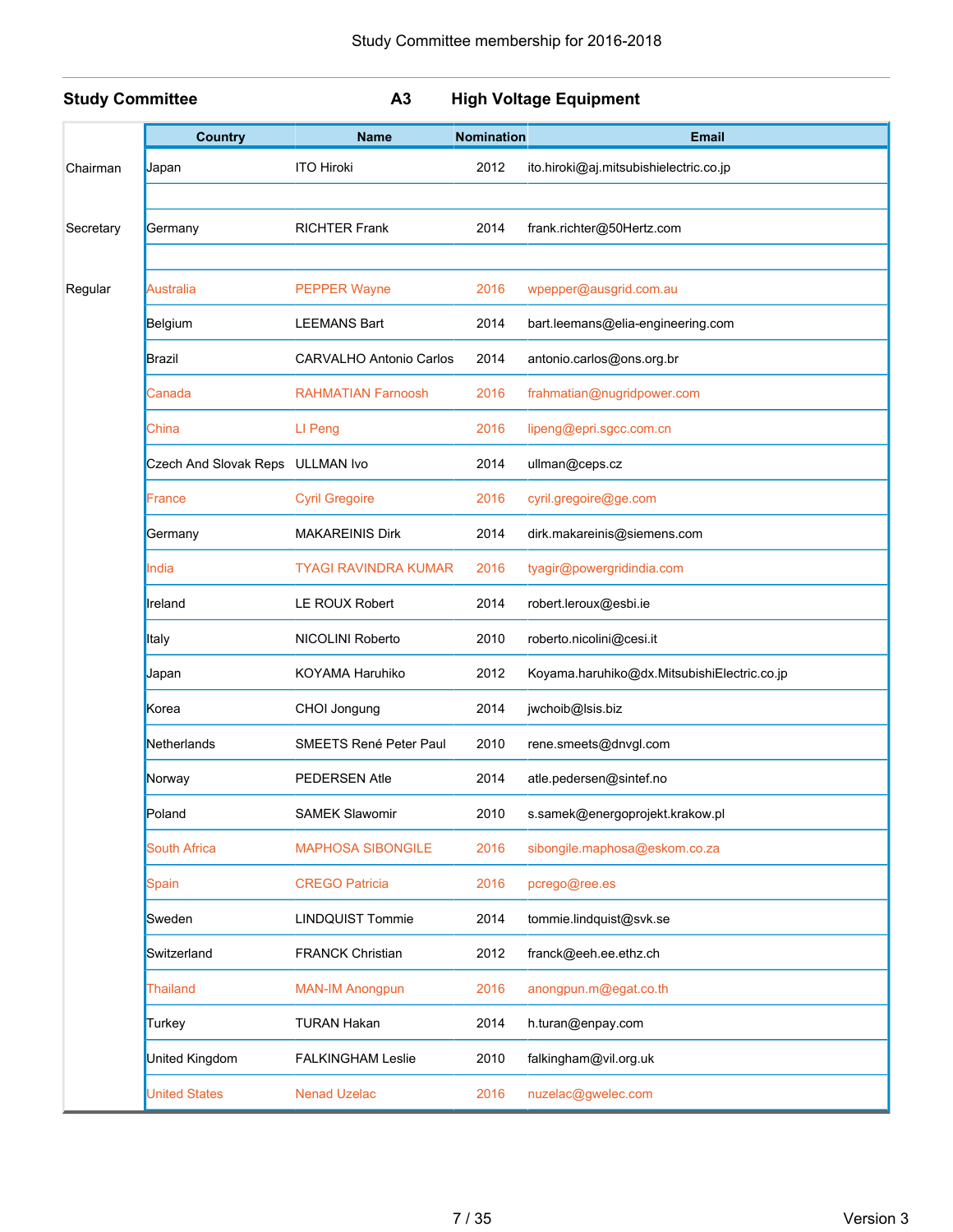|          | <b>Country</b>                           | <b>Name</b>                    | <b>Nomination</b> | <b>Email</b>                     |
|----------|------------------------------------------|--------------------------------|-------------------|----------------------------------|
| Observer | Algeria                                  | CHABOUNI Mohamed               | 2014              | chabouni.mohamed@ceeg.dz         |
|          | Arab States Of The Gulf Al-Shehabi Kamel |                                | 2016              | kamel.alshehabi@ewa.bh           |
|          | Argentina                                | <b>SECCHI Marino Gaston</b>    | 2016              | gaston.secchi@transener.com.ar   |
|          | Austria                                  | <b>BRAUNER Georg</b>           | 2012              | georg.brauner@ait.ac.at          |
|          | Bosnia Herzegovina                       | <b>Muratovic Mahir</b>         | 2016              | mahir.muratovic@gmail.com        |
|          | Croatia                                  | FRÜHWIRTH Borko                | 2014              | borko.fruhwirth@koncar-ket.hr    |
|          | Greece                                   | <b>MAVROMATOS Konstantinos</b> | 2014              | k.mavromatos@admie.gr            |
|          | Iran                                     | kamal shabanian                | 2016              | kshabanian@yahoo.com             |
|          | Israel                                   | <b>KALYUZHNY Aaron</b>         | 2014              | aharon@iec.co.il                 |
|          | Malaysia                                 | <b>IRYANI Mohamed Rawi</b>     | 2014              | iryani@tnb.com.my                |
|          | Mexico                                   | CORRALES-SANCHEZ Sergio        | 2014              | sergio.corrales@cfe.gob.mx       |
|          | Romania                                  | <b>HATEGAN Ioan Dorin</b>      | 2012              | ioan.hategan@transelectrica.ro   |
|          | Russia                                   | DROBYSHEVSKIY ALEXANDER        | 2016              | Alexander.Drobyshevski@gmail.com |
|          | Slovenia                                 | <b>BECAN Miha</b>              | 2012              | miha.becan@eimv.si               |
|          | Venezuela                                | COA MARIN Raidel José          | 2012              | raidelcoa@gmail.com              |

### **Study Committee A3 High Voltage Equipment**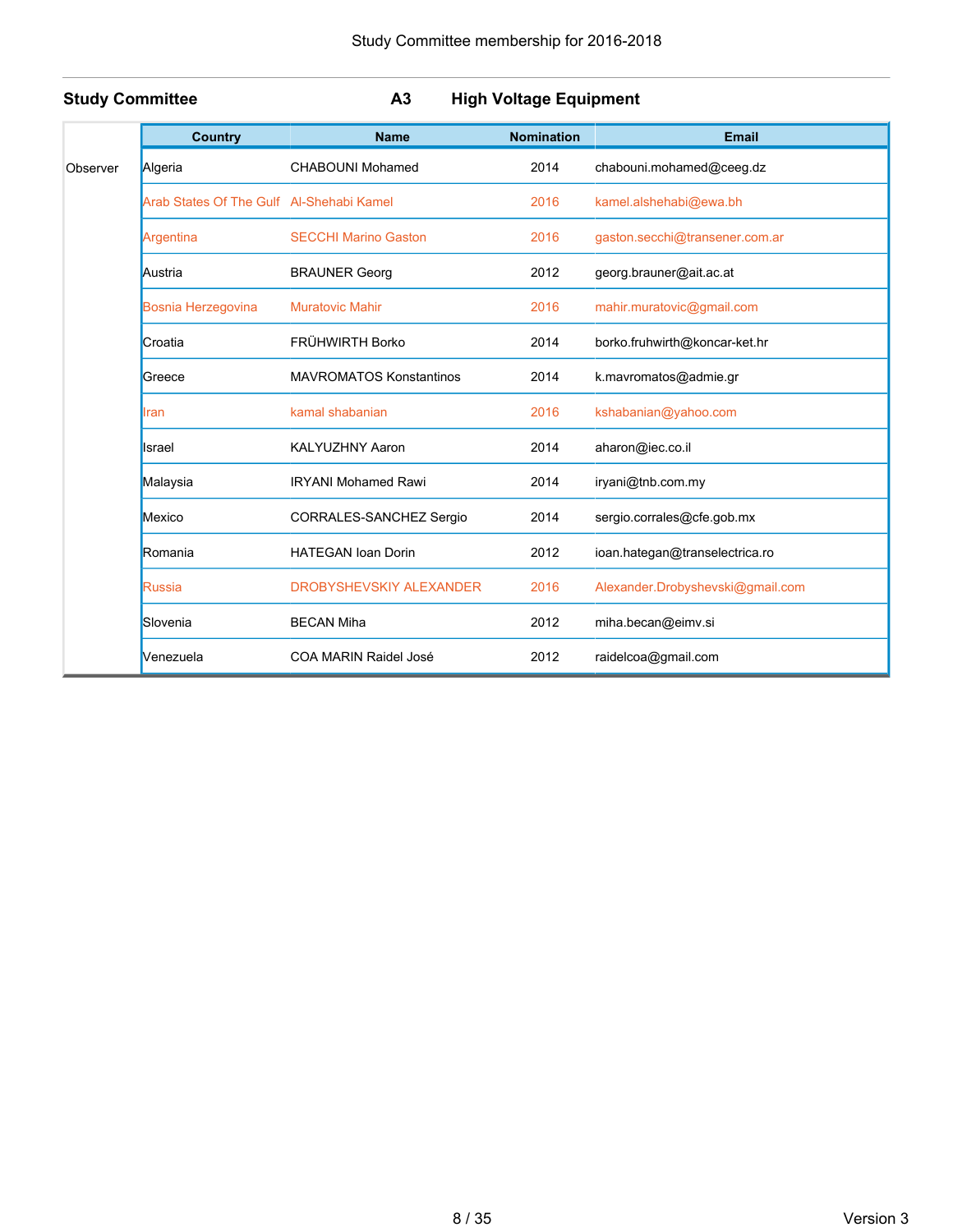| <b>Study Committee</b> |                    | <b>B1</b>                            | <b>Insulated Cables</b> |                                     |
|------------------------|--------------------|--------------------------------------|-------------------------|-------------------------------------|
|                        | <b>Country</b>     | <b>Name</b>                          | <b>Nomination</b>       | <b>Email</b>                        |
| Chairman               | <b>Italy</b>       | <b>MARELLI Marco</b>                 | 2016                    | marco.marelli@prysmiangroup.com     |
| Secretary              | Belgium            | <b>GILLE Alain</b>                   | 2012                    | alain.gille@verbraeken-infra.eu     |
| Regular                | Australia          | <b>JOYCE Richard</b>                 | 2012                    | richard.joyce@transpower.co.nz      |
|                        | Belgium            | <b>MAMPAEY Bart</b>                  | 2012                    | bart.mampaey@elia.be                |
|                        | Brazil             | GAMA RIBEIRO DE LOUREDO Nadia Helena | 2014                    | prico10@uol.com.br                  |
|                        | Canada             | <b>ALIBHAY Saleman</b>               | 2012                    | alibhay.saleman@hydro.qc.ca         |
|                        | China              | ZHONG Lisheng                        | 2012                    | lszhong@mail.xjtu.edu.cn            |
|                        | Denmark            | MIKKELSEN Søren Damsgaard            | 2014                    | SDM@energinet.dk                    |
|                        | Finland            | <b>KOUTI Tuomo Kristian</b>          | 2014                    | tuomo.kouti@prysmiangroup.com       |
|                        | France             | <b>MAMMERI Mohammed</b>              | 2014                    | MMammeri@generalcable-fr.com        |
|                        | Germany            | <b>Zhang Roland Dongping</b>         | 2016                    | dongping.zhang@tennet.eu            |
|                        | India              | <b>DEEPAL Shah</b>                   | 2010                    | dipal31@hotmail.com                 |
|                        | <b>Ireland</b>     | <b>O'Rourke Patrick</b>              | 2016                    | patrick.orourke@esbi.ie             |
|                        | Italy              | POZZATI Giovanni                     | 2012                    | giovanni.pozzati@prysmiangroup.com  |
|                        | Japan              | <b>TANAKA Hideo</b>                  | 2014                    | h-tanaka@viscas.com                 |
|                        | Korea              | KANG Ji-Won                          | 2014                    | jwkang@kepco.co.kr                  |
|                        | Mexico             | MAXIMO-LEON Juan Manuel              | 2014                    | jmaximo@cmsa.com.mx                 |
|                        | <b>Netherlands</b> | <b>Meijer Sander</b>                 | 2016                    | Sander.Meijer@dnvgl.com             |
|                        | Norway             | <b>LARSEN Vegar Syrtveit</b>         | 2014                    | vegar_syrtveit.larsen@nexans.com    |
|                        | Poland             | <b>NOSKE Slawomir</b>                | 2012                    | slawomir.noske@energa.pl            |
|                        | South Africa       | du PLESSIS Thinus                    | 2014                    | thinus.duplessis@eskom.co.za        |
|                        | Spain              | VALLEJO DIEZ José Luis               | 2010                    | jlvallejo@gasnatural.com            |
|                        | Sweden             | Jeroense Marc                        | 2016                    | marc.jeroense@se.abb.com            |
|                        | <b>Switzerland</b> | <b>Streit Pascal</b>                 | 2016                    | pascal.streit@nexans.com            |
|                        | United Kingdom     | Svoma Roman                          | 2016                    | roman.svoma@powersuretechnology.com |
|                        | United States      | PASHA Mohammad A.                    | 2014                    | mohammad.pasha@uinet.com            |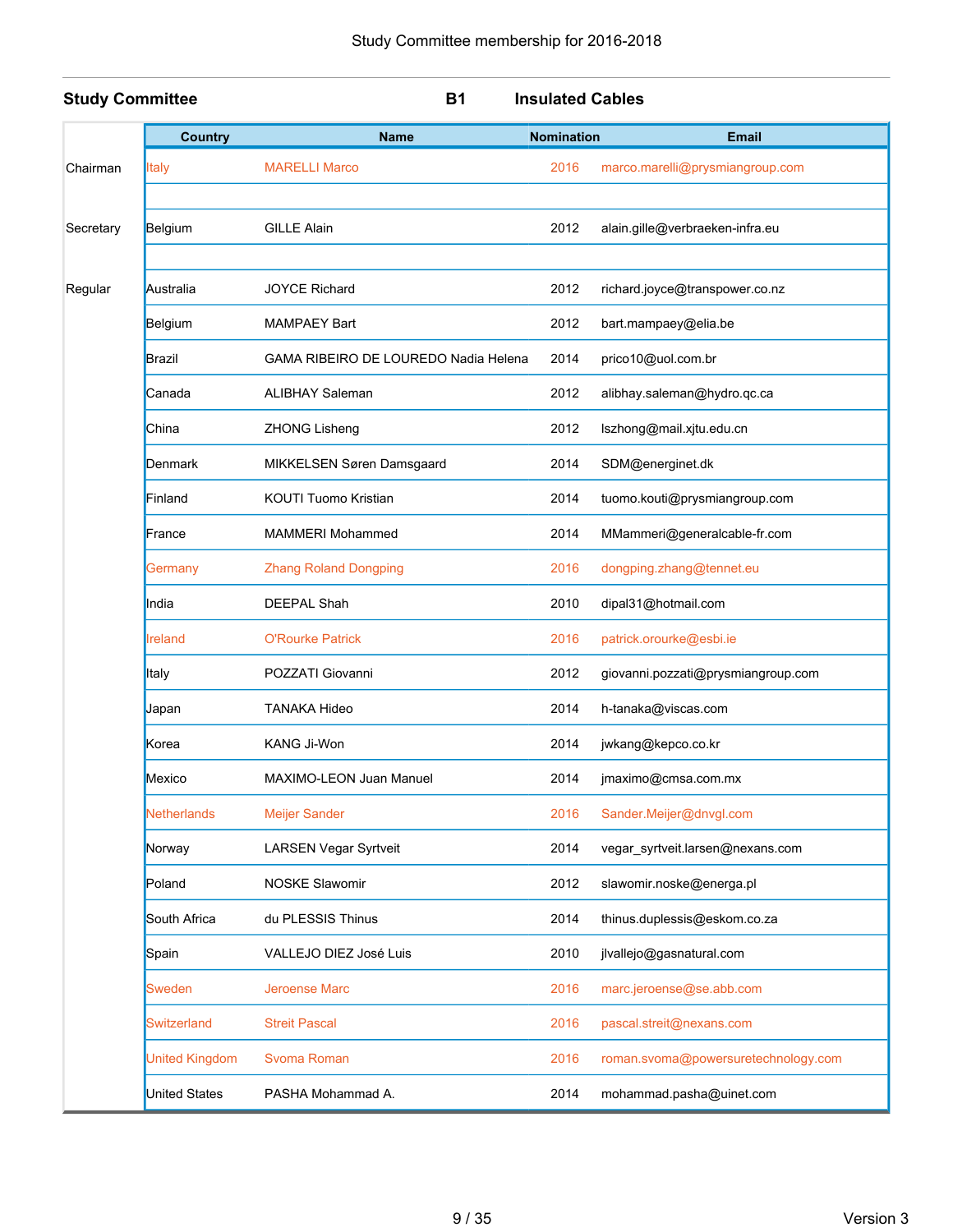| <b>Study Committee</b> |                    | <b>B1</b>                                               | <b>Insulated Cables</b> |                                 |
|------------------------|--------------------|---------------------------------------------------------|-------------------------|---------------------------------|
|                        | <b>Country</b>     | <b>Name</b>                                             | <b>Nomination</b>       | <b>Email</b>                    |
| Observer               | Algeria            | <b>HAMZA Boubakar Fateh</b>                             | 2014                    | f.hamza@grte.dz                 |
|                        |                    | Arab States Of The Gulf AL-KHEMERI Abdullah Mohamed Ali | 2012                    | a.alkhemeiri@addc.ae            |
|                        | Argentina          | RUIZ Ignacio Manuel                                     | 2012                    | iruiz@edenor.com                |
|                        | Austria            | <b>MOHAUPT Peter</b>                                    | 2012                    | peter.mohaupt@mohaupt-hv.com    |
|                        | Egypt              | RASHWAN Moustafa                                        | 2010                    | kareeka204@hotmail.com          |
|                        | Greece             | <b>RIGOS ARMANDOS</b>                                   | 2016                    | a.rigos@windtools.gr            |
|                        | Iran               | mohsen Pourrafie Arabani                                | 2016                    | mp.arabani@moshanir.co          |
|                        | Israel             | POPOK Yuri                                              | 2014                    | yuri@scli.co.il                 |
|                        | Malaysia           | <b>GAN Boon Hean</b>                                    | 2014                    | ganbh@leaderuniversal.com       |
|                        | <b>New Zealand</b> | <b>Matt Shanks Matt</b>                                 | 2016                    | matt.shanks@aecom.com           |
|                        | Portugal           | <b>MARTINS Rui Manuel</b>                               | 2014                    | ruimanuel.martins@redp.pt       |
|                        | Romania            | DUMITRASCU Bogdan Petrut                                | 2014                    | bogdan.dumitrascu@nexans.com    |
|                        | <b>Russia</b>      | NOVOPOSELENSKIKH NIKITA                                 | 2016                    | NPP@pfisterer-rus.ru            |
|                        | Slovenia           | Stojs Samo                                              | 2016                    | samo.stojs@elektro-gorenjska.si |
|                        | Thailand           | SESTASOMBUT Pornchai                                    | 2014                    | pornchaise@mea.or.th            |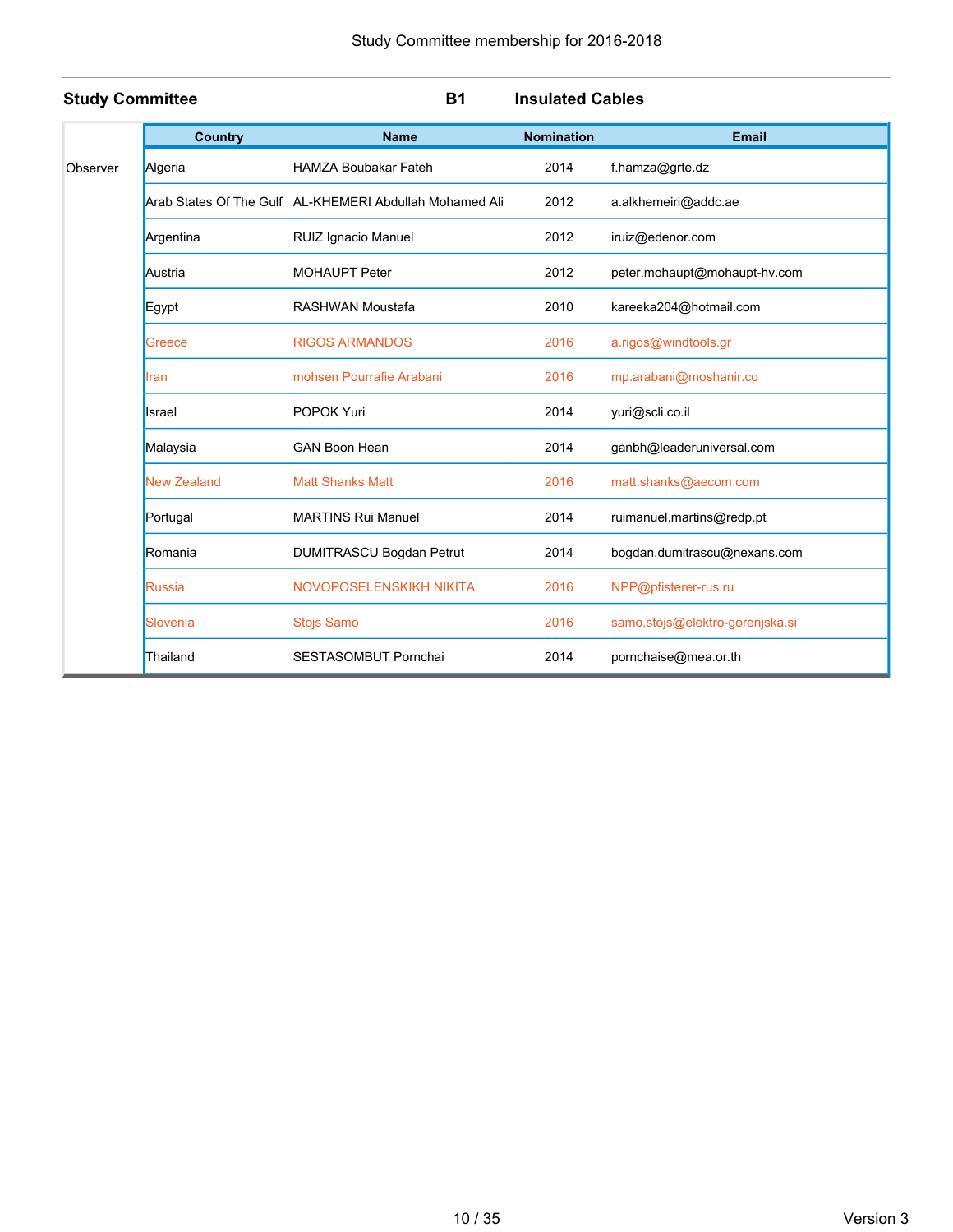| <b>Study Committee</b> |                                      | <b>B2</b>                          |                   | <b>Overhead Lines</b>            |
|------------------------|--------------------------------------|------------------------------------|-------------------|----------------------------------|
|                        | <b>Country</b>                       | <b>Name</b>                        | <b>Nomination</b> | <b>Email</b>                     |
| Chairman               | Austria                              | <b>LUGSCHITZ Herbert</b>           | 2016              | herbert.lugschitz@apg.at         |
|                        |                                      |                                    |                   |                                  |
| Secretary              | Austria                              | <b>TROPPAUER Wolfgang</b>          | 2016              | wolfgang.troppauer@mosdorfer.com |
| Regular                | <b>Australia</b>                     | <b>McCORMACK John</b>              | 2016              | mccormack.john@electranet.com.au |
|                        | Austria                              | <b>REICH Klemens</b>               | 2014              | klemens.reich@apg.at             |
|                        | Belgium                              | <b>GERMAIN Stéphane</b>            | 2010              | stephane.germain@elia.be         |
|                        | <b>Brazil</b>                        | <b>NASCIMENTO Carlos Alexandre</b> | 2014              | caxandre@cemig.com.br            |
|                        | Canada                               | <b>VAN DYKE Pierre</b>             | 2014              | VanDyke.Pierre@ireq.ca           |
|                        | China                                | <b>Wu Guangning</b>                | 2016              | gnwu@home.swjtu.edu.cn           |
|                        | Czech And Slovak Reps BELATKA Martin |                                    | 2014              | belatka@ceps.cz                  |
|                        | France                               | PENSERINI Paul                     | 2010              | paul.penserini@rte-France.com    |
|                        | Germany                              | <b>PUFFER Ralf</b>                 | 2012              | puffer@ifht.rwth-aachen.de       |
|                        | <b>celand</b>                        | ELIASSON ARNI JON                  | 2016              | arnije@landsnet.is               |
|                        | India                                | <b>GOPAL Ji</b>                    | 2014              | gopalji@powergridindia.com       |
|                        | Ireland                              | <b>CONDON Tim</b>                  | 2014              | tim.condon@esbi.ie               |
|                        | Italy                                | PIROVANO Giovanni                  | 2014              | giovanni pirovano@rse-web.it     |
|                        | Japan                                | Yamakawa Taku                      | 2016              | taku_yamakawa@jpower.co.jp       |
|                        | Korea                                | PARK Chan-Hyeong                   | 2012              | parkchy@kepco.co.kr              |
|                        | Norway                               | <b>LOUDON Diarmid</b>              | 2014              | diarmid.loudon@efla.no           |
|                        | Poland                               | WOJCIECHOWSKI Piotr                | 2012              | p.wojciechowski@elbud.waw.pl     |
|                        | Russia                               | KOLOSOV Sergey                     | 2012              | sergey.kolosov@gmail.com         |
|                        | Slovenia                             | <b>Lovrencic Viktor</b>            | 2016              | viktor.lovrencic@c-g.si          |
|                        | <b>South Africa</b>                  | <b>JACOBS BERTIE</b>               | 2016              | bertie.jacobs@eskom.co.za        |
|                        | Spain                                | <b>IGLESIAS Javier</b>             | 2014              | jiglesias@ree.es                 |
|                        | Switzerland                          | ANSORGE Samuel                     | 2010              | ansorge@gmx.ch                   |
|                        | <b>United Kingdom</b>                | Papanastasiou Peter                | 2016              | peter.papanastasiou@lstc.co.uk   |
|                        | <b>United States</b>                 | HAVEL Jennifer L.                  | 2014              | jlhavel@bpa.gov                  |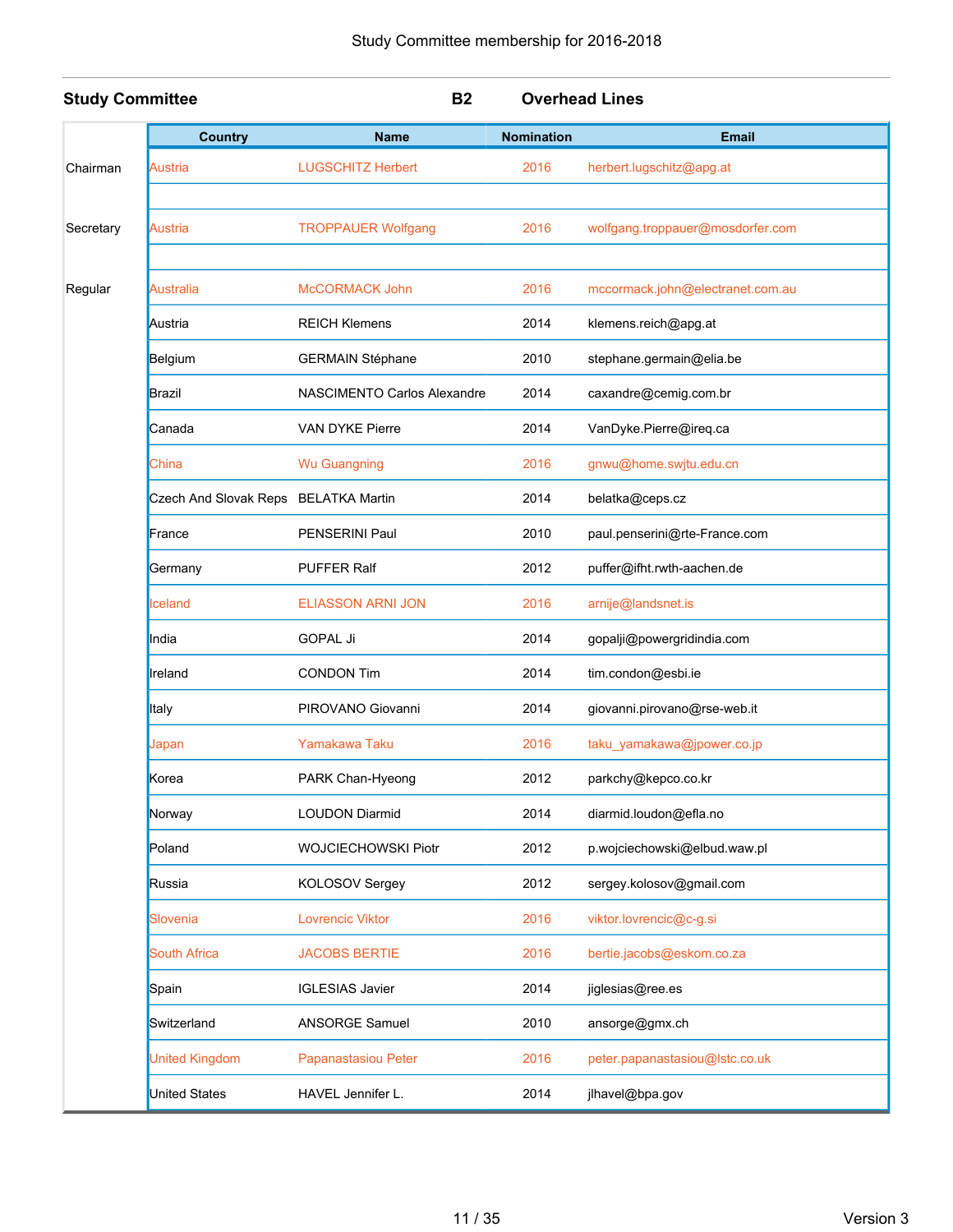| <b>Study Committee</b> |                                          | <b>B2</b>                             |                   | <b>Overhead Lines</b>                 |
|------------------------|------------------------------------------|---------------------------------------|-------------------|---------------------------------------|
|                        | <b>Country</b>                           | <b>Name</b>                           | <b>Nomination</b> | <b>Email</b>                          |
| Observer               | Andean                                   | <b>GUERRA CHIRINOS Roberto Arturo</b> | 2016              | rguerra101@yahoo.com                  |
|                        | Arab States Of The Gulf AlNaim AbdulAziz |                                       | 2016              | abdulaziz.naim.3@aramco.com           |
|                        | Argentina                                | VILLAFAÑE Alvaro                      | 2014              | alvarovillafane@segbuenosaires.com.ar |
|                        | Croatia                                  | <b>RUBINIC Zoran</b>                  | 2014              | zoran.rubinic2@dalekovod.hr           |
|                        | <b>Egypt</b>                             | <b>Tantawy Ibrahim</b>                | 2016              | Tantawyeetc@yahoo.com                 |
|                        | Finland                                  | VÄLIMAA Keijo Tapani                  | 2014              | keijo.valimaa@fingrid.fi              |
|                        | Greece                                   | <b>GEORGOPOULOS Athanassios</b>       | 2014              | a.georgopoulos@admie.gr               |
|                        | Iran                                     | Alireza Shirani                       | 2016              | shirani.alireza@monenco.com           |
|                        | Israel                                   | <b>ELLENBOGEN Marcel</b>              | 2014              | marcelloe@iec.co.il                   |
|                        | Malaysia                                 | Mohd SHAHIR Modh Yusup                | 2014              | shahirmy@tnb.com.my                   |
|                        | Mexico                                   | <b>RAMIREZ PACHECO Carlos</b>         | 2012              | carlos.ramirez@cfe.gob.mx             |
|                        | Netherlands                              | Wal van der Andries                   | 2016              | andries.vanderwal@dnvgl.com           |
|                        | New Zealand                              | <b>YORKE Helen</b>                    | 2012              | helen.yorke@beca.com                  |
|                        | Portugal                                 | VALENTE Hugo Miguel                   | 2014              | hugo.valente@ren.pt                   |
|                        | Romania                                  | <b>VAJU Marian</b>                    | 2012              | marian.vaju@transelectrica.ro         |
|                        | Sweden                                   | <b>Norberg Per</b>                    | 2016              | per.norberg@vattenfall.com            |
|                        | Thailand                                 | <b>PIN-ANONG Pithak</b>               | 2014              | pithak.p@egat.co.th                   |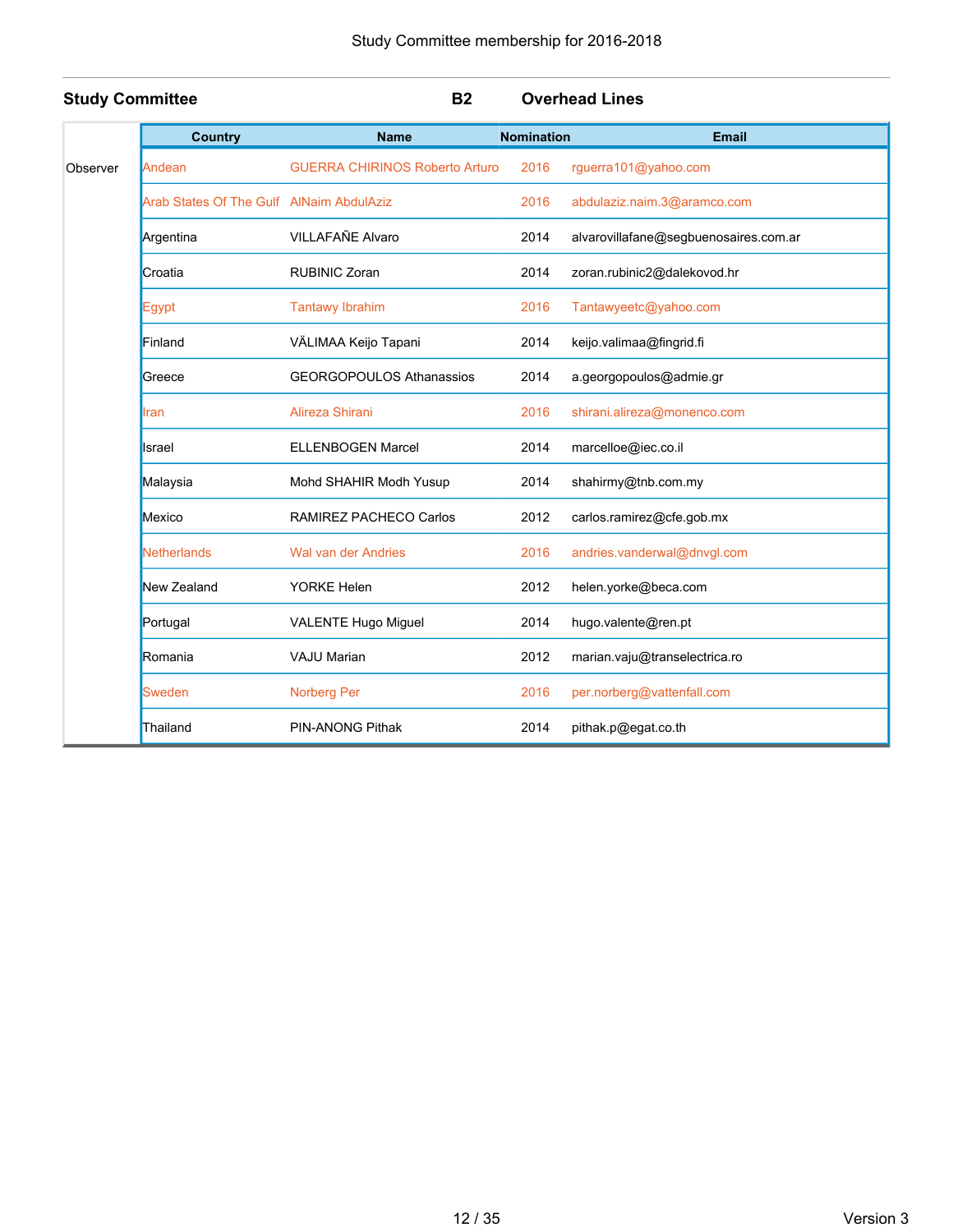| <b>Study Committee</b> |                                         |                        | <b>B3</b>         | <b>Substations</b>                 |
|------------------------|-----------------------------------------|------------------------|-------------------|------------------------------------|
|                        | <b>Country</b>                          | <b>Name</b>            | <b>Nomination</b> | <b>Email</b>                       |
| Chairman               | Australia                               | <b>KRIEG Terry</b>     | 2012              | terrykrieg@bigpond.com             |
|                        |                                         |                        |                   |                                    |
| Secretary              | France                                  | <b>MIGNE Romain</b>    | 2014              | romain.migne@rte-france.com        |
|                        |                                         |                        |                   |                                    |
| Regular                | Arab States Of The Gulf Al-Harthi Salem |                        | 2016              | salem@transco.ae                   |
|                        | Australia                               | <b>KLEPAC Angela</b>   | 2012              | Angela.Klepac@transgrid.com.au     |
|                        | Austria                                 | <b>SCHICHLER Uwe</b>   | 2014              | uwe.schichler@tugraz.at            |
|                        | Belgium                                 | <b>LEEMANS Paul</b>    | 2010              | paul.leemans@elia.be               |
|                        | Brazil                                  | <b>FRAGA Fabio</b>     | 2012              | fabionf@chesf.gov.br               |
|                        | Canada                                  | KONOWALEC John         | 2014              | john.w.konowalec@ca.abb.com        |
|                        | China                                   | <b>FAN Jianbin</b>     | 2016              | jianbin-fan@sgcc.com.cn            |
|                        | Czech And Slovak Reps SPURNY Petr       |                        | 2014              | spurny@ceps.cz                     |
|                        | Finland                                 | <b>LAITINEN Tuomas</b> | 2014              | tuomas.laitinen@fingrid.fi         |
|                        | France                                  | DOS SANTOS Jean-Luc    | 2012              | jean-luc.dos-santos@rte-france.com |
|                        | Germany                                 | <b>Kunze Dirk</b>      | 2016              | dirk.kunze@siemens.com             |
|                        | India                                   | SRIVASTAVA Rajil       | 2014              | rajil@powergridindia.com           |
|                        | Ireland                                 | Colm Twomey            | 2014              | colm.twomey@esbi.ie                |
|                        | Italy                                   | <b>VALANT Andrea</b>   | 2014              | andrea.valant@terna.it             |
|                        | Japan                                   | KAWAKITA Koji          | 2012              | Kawakita.Kouji@chuden.co.jp        |
|                        | Netherlands                             | <b>KNOL Piet</b>       | 2010              | piet.knol@alliander.com            |
|                        | Norway                                  | <b>KJONAS Johnny</b>   | 2012              | johnny.kjonas@hafslund.no          |
|                        | Poland                                  | <b>MANSKI Piotr</b>    | 2012              | piotr.manski@pse.pl                |
|                        | South Africa                            | <b>MARAIS Theunus</b>  | 2014              | theunus.marais@eskom.co.za         |
|                        | Sweden                                  | RADOSAVLJEVIC Milan    | 2014              | milan.radosavljevic@svk.se         |
|                        | Switzerland                             | <b>BUCHS Gerald</b>    | 2010              | gerald.buchs@alpiq.com             |
|                        | Thailand                                | PRUNGKHWUNMUANG Suriya | 2014              | suriya.pr@egat.co.th               |
|                        | United Kingdom                          | <b>FLETCHER Paul</b>   | 2010              | paul.fletcher@mottmac.com          |
|                        | United States                           | RANDOLPH John D.       | 2012              | jdr9@pge.com                       |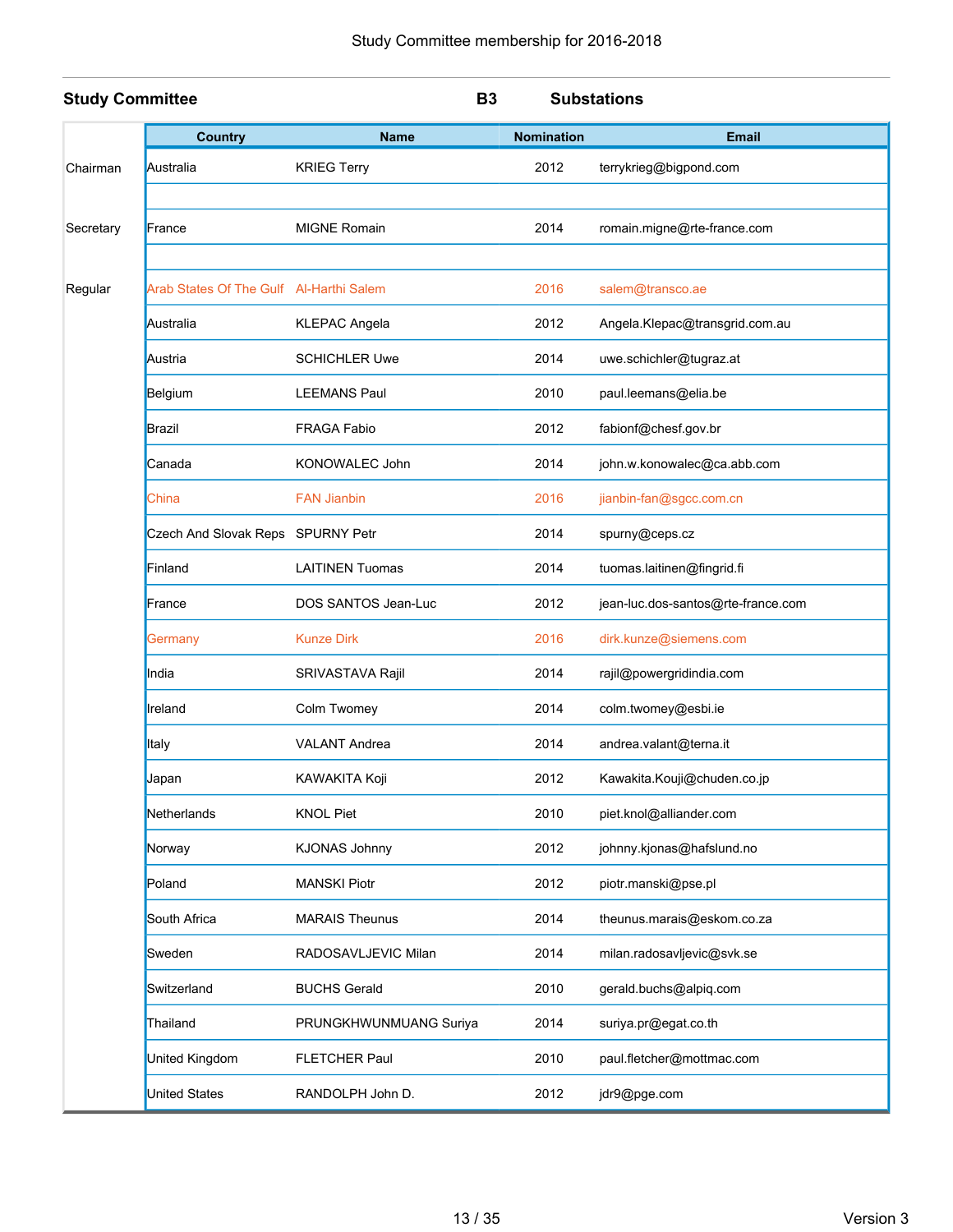| <b>Study Committee</b> |                    | <b>B3</b>                       | <b>Substations</b> |                                 |
|------------------------|--------------------|---------------------------------|--------------------|---------------------------------|
|                        | <b>Country</b>     | <b>Name</b>                     | <b>Nomination</b>  | <b>Email</b>                    |
| Observer               | Andean             | SALOMÉ ALIAGA Carmen Soledad    | 2016               | carmen.salome@ge.com            |
|                        | Argentina          | <b>GRINSCHPUN Horacio Luis</b>  | 2012               | hgrinschpun@edenor.com          |
|                        | Bosnia Herzegovina | Kokoruš Mario                   | 2016               | mkokorus@yahoo.com              |
|                        | <b>Denmark</b>     | Søgaard Kim                     | 2016               | ksq@energinet.dk                |
|                        | Egypt              | <b>Elhafez Mai</b>              | 2016               | maielhafez@yahoo.com            |
|                        | Indonesia          | <b>GINTING CAWIR DAMAI</b>      | 2016               | cawirginting@gmail.com          |
|                        | Israel             | DAVID Haim                      | 2014               | haim_david@iec.co.il            |
|                        | Korea              | KIM Jin-Ho                      | 2012               | kimjh@hyosung.com               |
|                        | <b>Malaysia</b>    | Salleh Ibrahim Adham            | 2016               | ibrahimas@tnb.com.my            |
|                        | Mexico             | <b>GUZMAN-VILLAGOMEZ Manuel</b> | 2012               | manuel.guzman01@cfe.gob.mx      |
|                        | <b>New Zealand</b> | Deller Robert (Bob)             | 2016               | robert.deller@transpower.co.nz  |
|                        | Portugal           | <b>MARTINS Jorge Filipe</b>     | 2014               | jorgefilipe.martins@ren.pt      |
|                        | Romania            | <b>FLOREA Marian</b>            | 2014               | marian.florea@transelectrica.ro |
|                        | <b>Russia</b>      | <b>EPIFANOV ANDREY</b>          | 2016               | epifanov-am@fsk-ees.ru          |
|                        | Slovenia           | <b>TESTEN Marko</b>             | 2014               | marko.testen@ibe.si             |
|                        | Spain              | <b>ADOBES GOLFE Rafael</b>      | 2012               | rag@iberdrola.es                |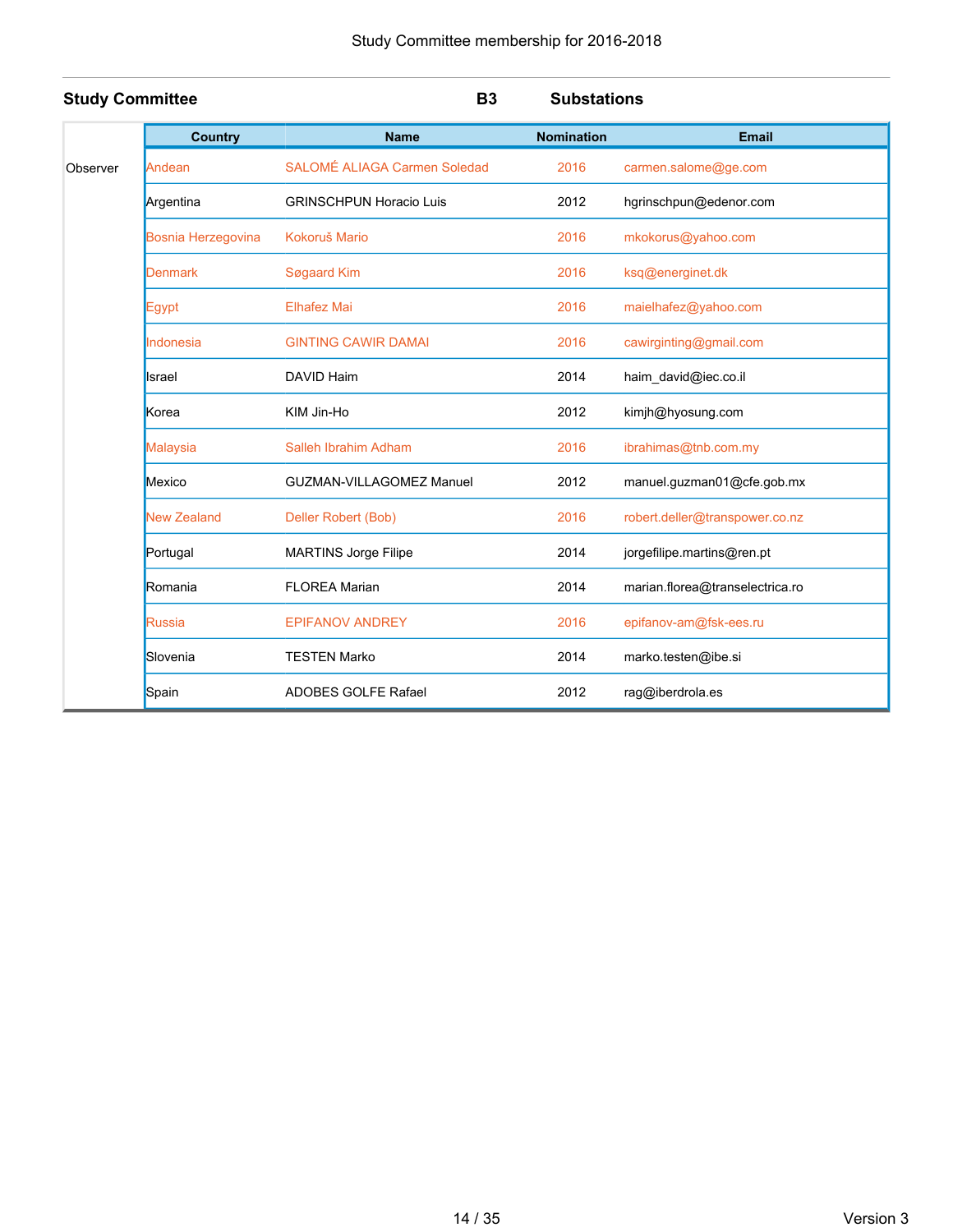### **Study Committee B4 HVDC and Power Electronic Systems**

|           | <b>Country</b>                           | <b>Name</b>                   | <b>Nomination</b> | <b>Email</b>                       |
|-----------|------------------------------------------|-------------------------------|-------------------|------------------------------------|
| Chairman  | Canada                                   | <b>RASHWAN Mohamed</b>        | 2014              | mrashwan@transgridsolutions.com    |
|           |                                          |                               |                   |                                    |
| Secretary | Canada                                   | <b>HU Joanne</b>              | 2014              | j.hu@rbjengineering.com            |
| Regular   | Arab States Of The Gulf Al-Mubarak Ahmed |                               | 2016              | ahmubarak@se.com.sa                |
|           | Australia                                | <b>BRAND Les</b>              | 2014              | les.brand@amplitudepower.com       |
|           | Austria                                  | <b>GRISENTI Alexander</b>     | 2010              | alex.grisenti@coilinnovation.at    |
|           | Brazil                                   | PING Wo                       | 2012              | wwping@cepel.br                    |
|           | Canada                                   | <b>VALIQUETTE Rick</b>        | 2016              | rvaliquette@teshmont.com           |
|           | Chile                                    | <b>VALLEJOS Leopoldo</b>      | 2016              | Ivallejosh@gmail.com               |
|           | China                                    | RAO Hong                      | 2012              | raohong@csg.cn                     |
|           | Denmark                                  | <b>Weinreich-Jensen Peter</b> | 2016              | peter.Weinreich-Jensen@siemens.com |
|           | Finland                                  | <b>Rauhala Tuomas</b>         | 2016              | tuomas.rauhala@fingrid.fi          |
|           | France                                   | LONCLE Johan                  | 2012              | johan.loncle@rte-France.com        |
|           | Germany                                  | <b>BARTZSCH Carsten</b>       | 2010              | carsten.bartzsch@siemens.com       |
|           | India                                    | <b>OOMMEN Chandy</b>          | 2014              | ochandy@powergridindia.com         |
|           | Ireland                                  | John EGAN                     | 2014              | john.egan@eirgrid.com              |
|           | Italy                                    | <b>MALGAROTTI STEFANO</b>     | 2016              | stefano.malgarotti@cesi.it         |
|           | Japan                                    | <b>MAKINO Yoshinori</b>       | 2012              | yoshi_makino@jpower.co.jp          |
|           | Korea                                    | <b>MOON Bong-Soo</b>          | 2012              | moonbsoo@kepco.co.kr               |
|           | Netherlands                              | <b>KOREMAN Kees</b>           | 2010              | kees.koreman@tennet.eu             |
|           | Norway                                   | MIDTSUND Tarjei               | 2014              | Tarjei.midtsund@statnett.no        |
|           | Russia                                   | <b>GERASIMOV Andrei</b>       | 2012              | gerasimov_a@ntcees.ru              |
|           | South Africa                             | RAMAITE Nombuso               | 2014              | gumedemf@eskom.co.za               |
|           | Spain                                    | PRIETO GARCIA Eduardo         | 2010              | eprieto@ree.es                     |
|           | Sweden                                   | <b>KUMAR Abhay</b>            | 2012              | abhay.kumar@se.abb.com             |
|           | United Kingdom                           | <b>BARKER Carl</b>            | 2012              | Carl.barker@alstom.com             |
|           | United States                            | <b>Sebastian Achilles</b>     | 2016              | sebastian.achilles@ge.com          |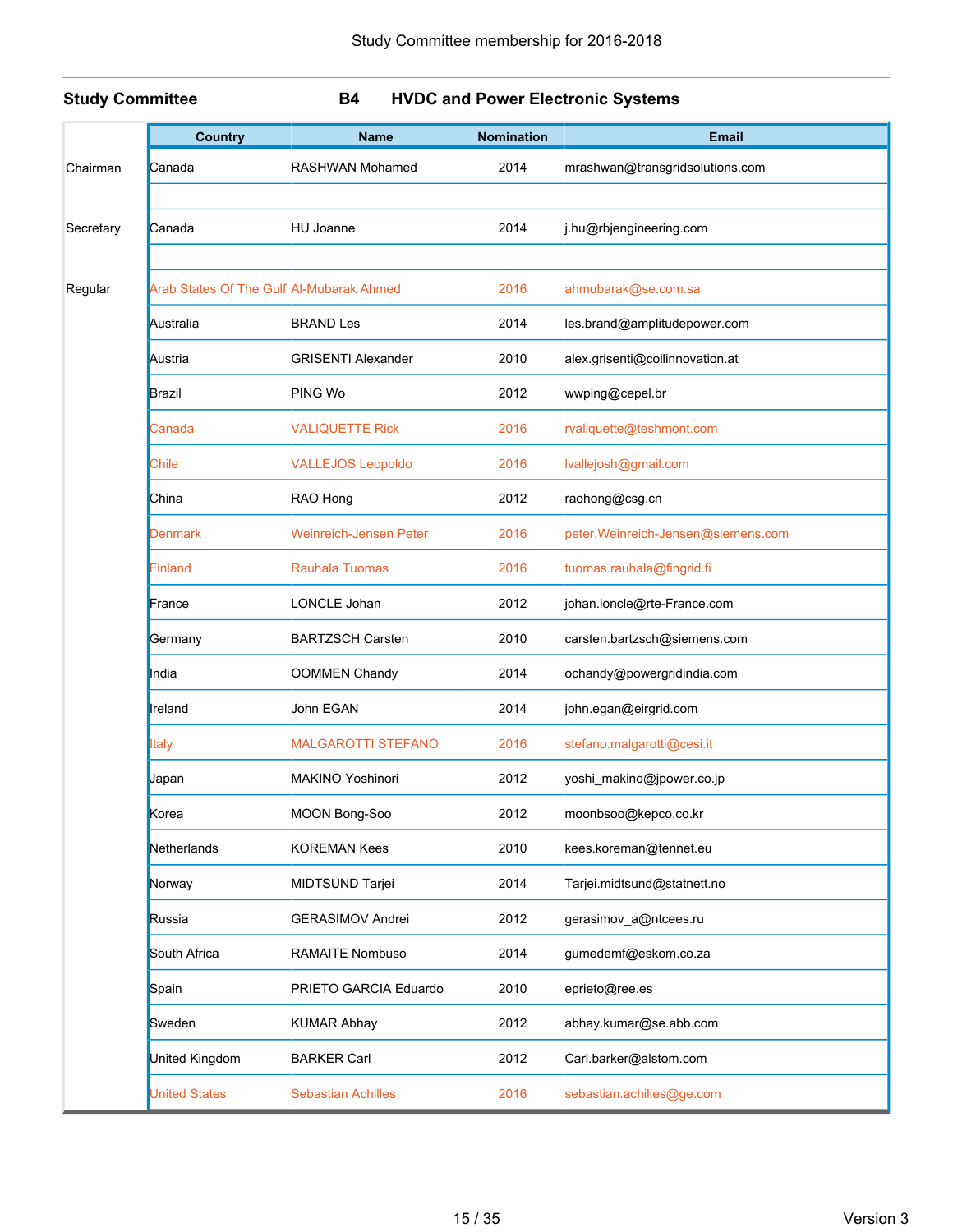**Study Committee B4 HVDC and Power Electronic Systems**

|          | <b>Country</b>     | <b>Name</b>                        | <b>Nomination</b> | <b>Email</b>                     |
|----------|--------------------|------------------------------------|-------------------|----------------------------------|
| Observer | Andean             | <b>CALDERON SERNA Jhon Albeiro</b> | 2014              | jacalderon@isa.com.co            |
|          | Argentina          | <b>ISSOURIBEHERE Fernando</b>      | 2014              | fernandoi@iitree-unlp.org.ar     |
|          | Belgium            | RIMEZ Johan                        | 2012              | johan.rimez@elia.be              |
|          | Greece             | <b>KORONIDES Athanassios</b>       | 2010              | tkoronides@admie.gr              |
|          | Malaysia           | Ismail Shyful Bahrin               | 2016              | shyfulbi@tnb.com.my              |
|          | Mexico             | AMBRIZ-PEREZ Hugo                  | 2012              | hugo.ambriz@cfe.gob.mx           |
|          | <b>New Zealand</b> | <b>Dalzell Michael</b>             | 2016              | Michael.Dalzell@transpower.co.nz |
|          | Poland             | <b>KOSMECKI Michal</b>             | 2010              | michal.kosmecki@ien.gda.pl       |
|          | Portugal           | <b>SILVA Bernardo</b>              | 2016              | bernardo.a.silva@inesctec.pt     |
|          | Romania            | <b>TOMA Lucian</b>                 | 2014              | lucian.toma@upb.ro               |
|          | Switzerland        | <b>MUNAF Rahimo</b>                | 2014              | munaf.rahimo@ch.abb.com          |
|          | Thailand           | <b>PAENSUWAN Nattawut</b>          | 2014              | nattawut.pa@egat.co.th           |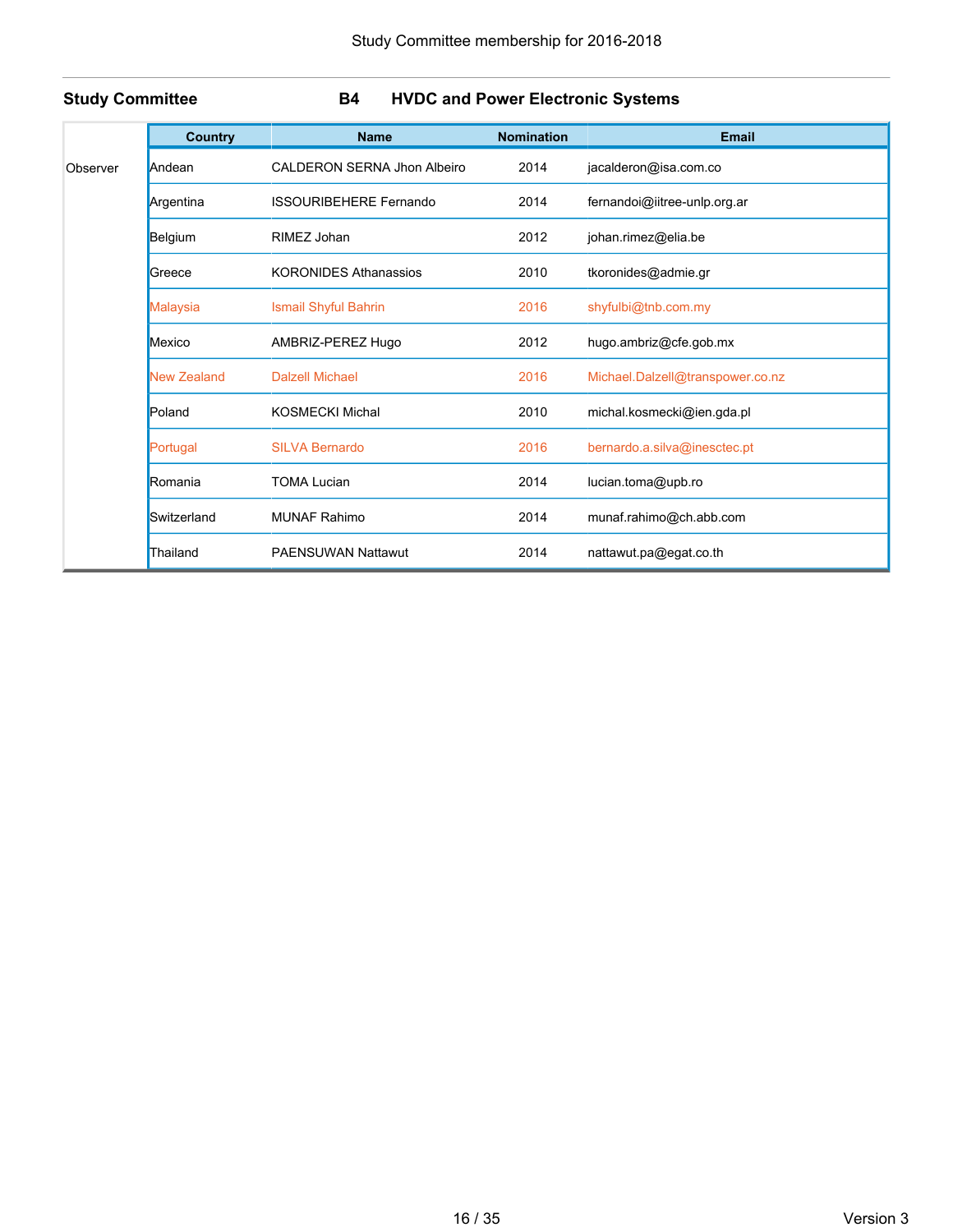### **Study Committee B5 Protection and Automation**

|           | <b>Country</b>       | <b>Name</b>                       | <b>Nomination</b> | <b>Email</b>                       |
|-----------|----------------------|-----------------------------------|-------------------|------------------------------------|
| Chairman  | Brazil               | SIQUEIRA lony Patriota de         | 2012              | iony@tecnix.com.br                 |
|           |                      |                                   |                   |                                    |
| Secretary | Norway               | <b>LOKEN Rannveig</b>             | 2012              | rannveig.loken@statnett.no         |
|           |                      |                                   |                   |                                    |
| Regular   | Australia            | YOUNG Ian                         | 2012              | ian.young@schneider-electric.com   |
|           | Belgium              | <b>Moors Cédric</b>               | 2016              | cedric.moors@elia-engineering.com  |
|           | <b>Brazil</b>        | <b>RODRIGUES Marco</b>            | 2016              | mamr@cepel.br                      |
|           | Canada               | KASZTENNY Bogdan                  | 2012              | bogdan.kasztenny@ieee.org          |
|           | China                | LI Li                             | 2012              | lili@nari-relays.com               |
|           | <b>Denmark</b>       | <b>Leth Bak Claus</b>             | 2016              | clb@et.aau.dk                      |
|           | Finland              | Harjula Antti                     | 2016              | antti.harjula@fingrid.fi           |
|           | France               | <b>BOISSET Jean-Marie</b>         | 2012              | jean-marie.boisset@rte-france.com  |
|           | Germany              | <b>EILART Jens</b>                | 2012              | jens.eilart@schneider-electric.com |
|           | Ireland              | Diarmuid McDonnell                | 2014              | diarmuid.mcdonnell@esbi.ie         |
|           | Japan                | SUGANUMA Shinichi                 | 2014              | suganuma.shinichi@tepco.co.jp      |
|           | Korea                | KANG Sang-Hee                     | 2014              | shkang@mju.ac.kr                   |
|           | Netherlands          | <b>MORREN Johannes</b>            | 2012              | johan.morren@enexis.nl             |
|           | Norway               | <b>INGEBRIGTSEN Stein</b>         | 2014              | stein.ingebrigtsen@statnett.no     |
|           | Portugal             | <b>SANTOS André</b>               | 2016              | andre.santos@ren.pt                |
|           | Romania              | <b>MORARU Gheorghe Marinel</b>    | 2012              | gheorghe.moraru@smartsb.ro         |
|           | Russia               | <b>VOLOSHIN ALEXANDER</b>         | 2016              | voloshinaa@mpei.ru                 |
|           | Slovenia             | ZAKONJSEK Janez                   | 2010              | janez.zakonjsek@relarte.com        |
|           | <b>South Africa</b>  | <b>OOMMEN ANITA</b>               | 2016              | anita.oommen@eskom.co.za           |
|           | Spain                | <b>GONZALEZ VIOSCA Jose Angel</b> | 2016              | ja.gviosca@iberdrola.es            |
|           | Sweden               | <b>JOHNSSON Anders</b>            | 2012              | anders.johnsson@vattenfall.com     |
|           | Switzerland          | <b>WYER Georges</b>               | 2012              | georges.wyer@ch.abb.com            |
|           | United Kingdom       | ZHANG Ray                         | 2014              | Ray.zhang@nationalgrid.com         |
|           | <b>United States</b> | <b>Rich Hunt</b>                  | 2016              | richard.hunt@ge.com                |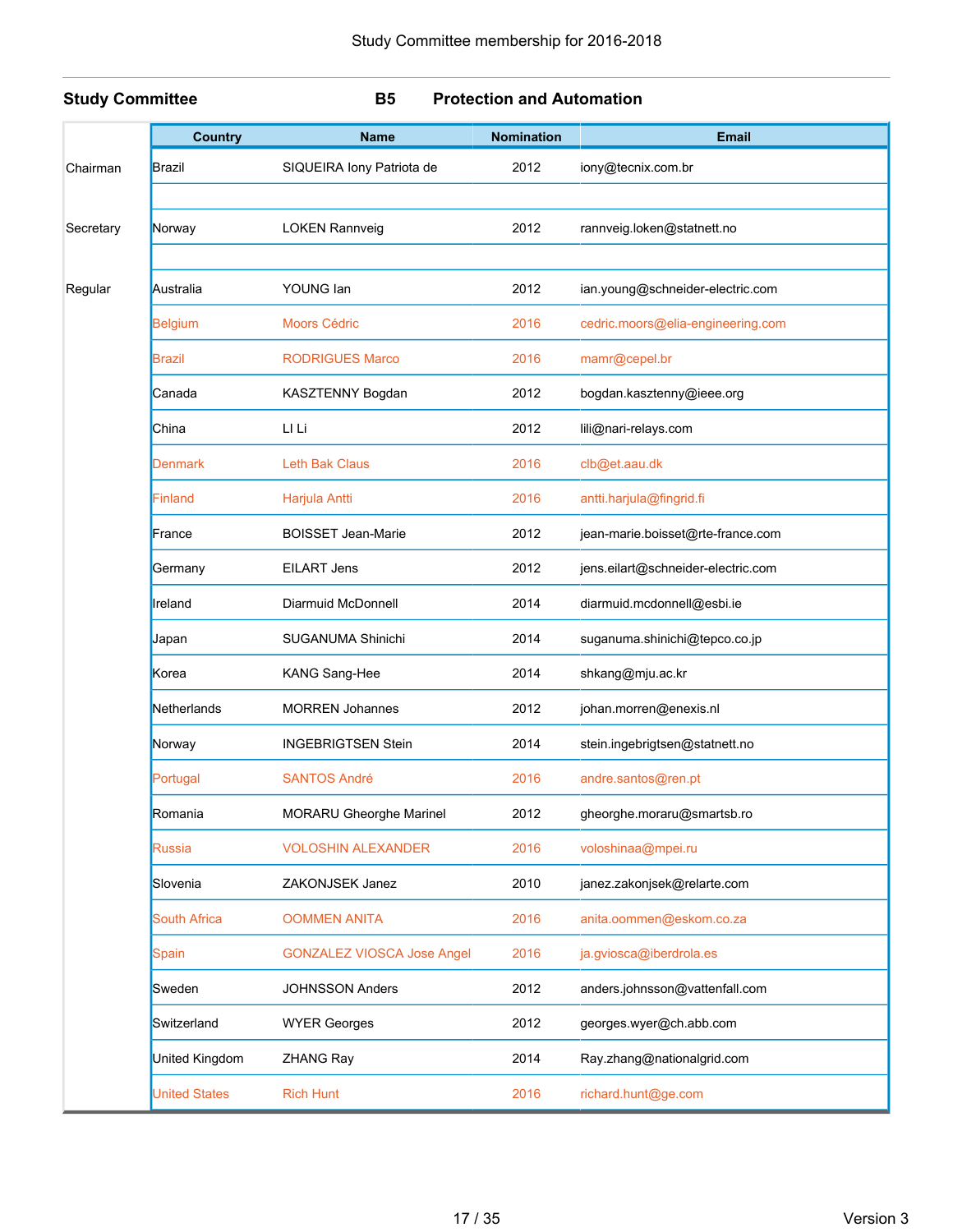### **Study Committee B5 Protection and Automation**

|          | <b>Country</b>                          | <b>Name</b>                   | <b>Nomination</b> | <b>Email</b>                         |
|----------|-----------------------------------------|-------------------------------|-------------------|--------------------------------------|
| Observer | Andean                                  | <b>Esteban Gimenez</b>        | 2016              | esteban.gimenez@gym.com.pe           |
|          | Arab States Of The Gulf                 | <b>BAMASAK Saleh</b>          | 2010              | PTEWADV@ngrid.sa                     |
|          | Austria                                 | <b>Druml Gernot</b>           | 2016              | gernot.druml@sprecher-automation.com |
|          | Chile                                   | <b>DE LA QUINTANA Alfredo</b> | 2016              | adlq@conecta.cl                      |
|          | Czech And Slovak Reps Vladimír Nemanský |                               | 2016              | nemansky@ceps.cz                     |
|          | Egypt                                   | <b>HELMI Dalal</b>            | 2016              | dalal_helmi@yahoo.com                |
|          | India                                   | <b>THAKUR SUBHASH</b>         | 2016              | subhashthakur@ntpc.co.in             |
|          | Iran                                    | <b>Gevork GHAREHPETIAN</b>    | 2016              | grptian@aut.ac.ir                    |
|          | <b>Israel</b>                           | <b>STERN Rami</b>             | 2016              | stern.rami@gmail.com                 |
|          | Italy                                   | PETRINI Massimo               | 2010              | massimo.petrini@terna.it             |
|          | Malaysia                                | Ir AMINUDDIN Musa             | 2014              | aminuddinmu@tnb.com.my               |
|          | Mexico                                  | <b>ESPINOSA ORTIZ Daniel</b>  | 2010              | esodan@gmail.com                     |
|          | New Zealand                             | NAIR Nirmal-Kumar C           | 2010              | N.Nair@auckland.ac.nz                |
|          | Thailand                                | <b>CHAIPUNHA Sunphead</b>     | 2016              | sunphead.c@egat.co.th                |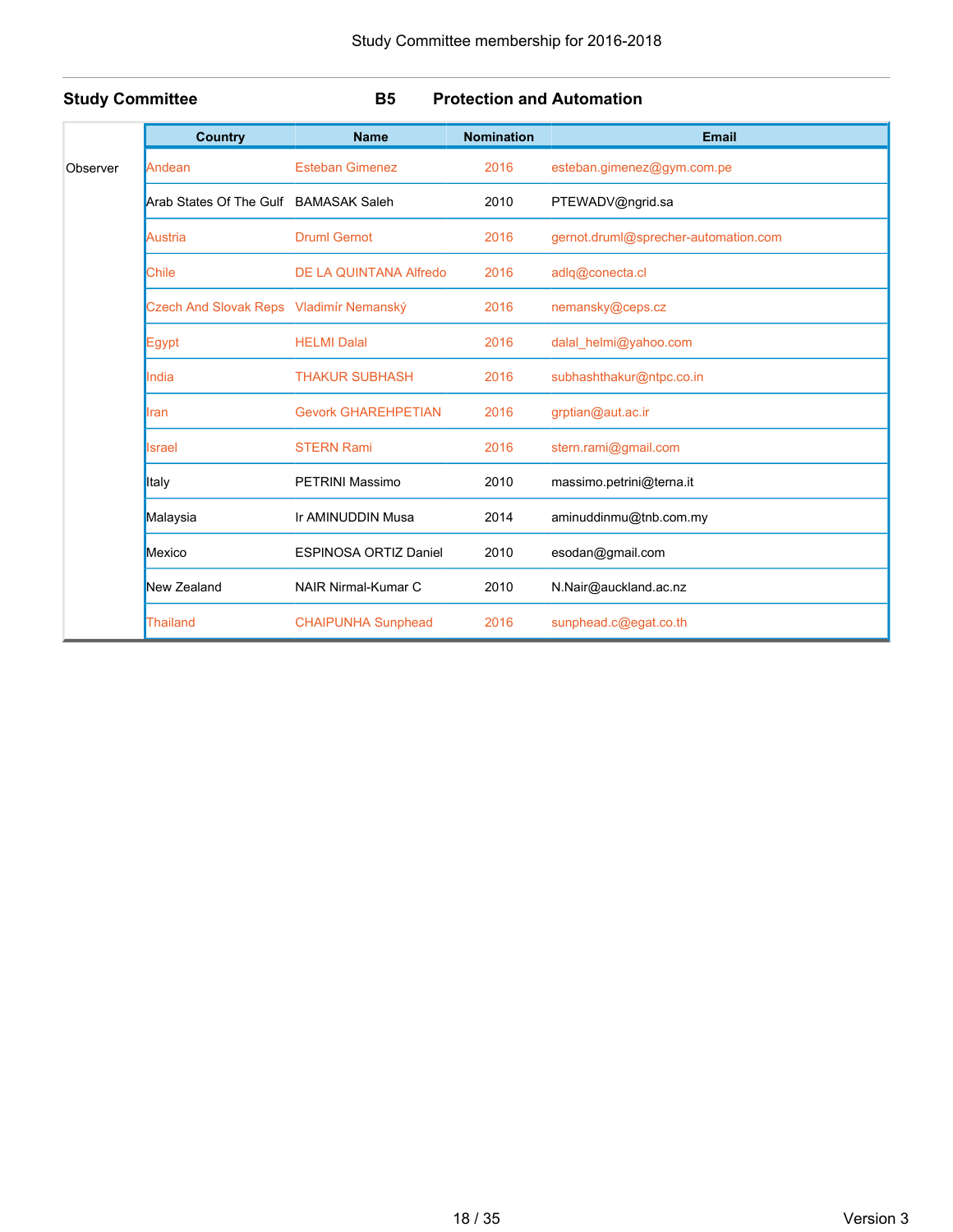### **Study Committee C1 System Development and Economics**

|           | <b>Country</b>                         | <b>Name</b>                     | <b>Nomination</b> | <b>Email</b>                        |
|-----------|----------------------------------------|---------------------------------|-------------------|-------------------------------------|
| Chairman  | Germany                                | <b>STASCHUS Konstantin</b>      | 2014              | konstantin.staschus@entsoe.eu       |
|           |                                        |                                 |                   |                                     |
| Secretary | United Kingdom                         | <b>RODDY Peter</b>              | 2000              | peter.roddy@uk.ngrid.com            |
|           |                                        |                                 |                   |                                     |
| Regular   | Arab States Of The Gulf Shaikh Mohamed |                                 | 2016              | shaikh@gccia.com.sa                 |
|           | Australia                              | <b>ANCELL Graeme</b>            | 2014              | gancell@actrix.co.nz                |
|           | <b>Belgium</b>                         | De Sutter Stijn                 | 2016              | stijn.desutter@elia.be              |
|           | Brazil                                 | SIMÕES DE JESUS Valdson         | 2014              | valdson.jesus@eletrobras.com        |
|           | Canada                                 | <b>TSIMBERG Yury</b>            | 2014              | yury.tsimberg@kinectrics.com        |
|           | China                                  | LI Jun                          | 2012              | lijun@chinasperi.sgcc.com.cn        |
|           | Croatia                                | MAJSTROVIC Goran                | 2012              | goran.majstrovic@eihp.hr            |
|           | Denmark                                | <b>Riis Henrik</b>              | 2016              | hri@energinet.dk                    |
|           | France                                 | ROUDIL Jean-Philippe            | 2014              | jean-philippe.roudil@rte-france.com |
|           | Germany                                | <b>SCHORN Christian</b>         | 2010              | c.schorn@enbw.com                   |
|           | India                                  | <b>GUPTA SEEMA</b>              | 2016              | sgupta@powergridindia.com           |
|           | ran                                    | Reza AGHAMOHAMMADI M.           | 2016              | aghamohammadi@pwut.ac.ir            |
|           | ltaly                                  | <b>COVA BRUNO</b>               | 2016              | bruno.cova@cesi.it                  |
|           | Japan                                  | <b>FUJIOKA Naoto</b>            | 2014              | fujioka.naoto@b4.kepco.co.jp        |
|           | Korea                                  | <b>LEE CHULHYU</b>              | 2016              | chulhyu.lee@kepco.co.kr             |
|           | Netherlands                            | <b>CROES Alan</b>               | 2010              | alan.croes@tennet.eu                |
|           | Norway                                 | <b>BUGTEN Torkel</b>            | 2012              | torkel.bugten@statnett.no           |
|           | Poland                                 | <b>TOMASIK Grzegorz</b>         | 2016              | grzegorz.tomasik@pse.pl             |
|           | Romania                                | <b>DIACONU Ciprian Gheorghe</b> | 2014              | ciprian.diaconu@transelectrica.ro   |
|           | <b>South Africa</b>                    | <b>Theku Makoanyane</b>         | 2016              | thekufm@eskom.co.za                 |
|           | Spain                                  | ALVIRA BAEZA David              | 2010              | dalvira@ree.es                      |
|           | Switzerland                            | <b>MEIER Rudolf P</b>           | 2012              | rudolf.meier@alpiq.com              |
|           | United Kingdom                         | WILSON John                     | 2012              | John.wilson3@nationalgrid.com       |
|           | <b>Jnited States</b>                   | Jeff Palermo                    | 2016              | jeff@pjp-consulting.com             |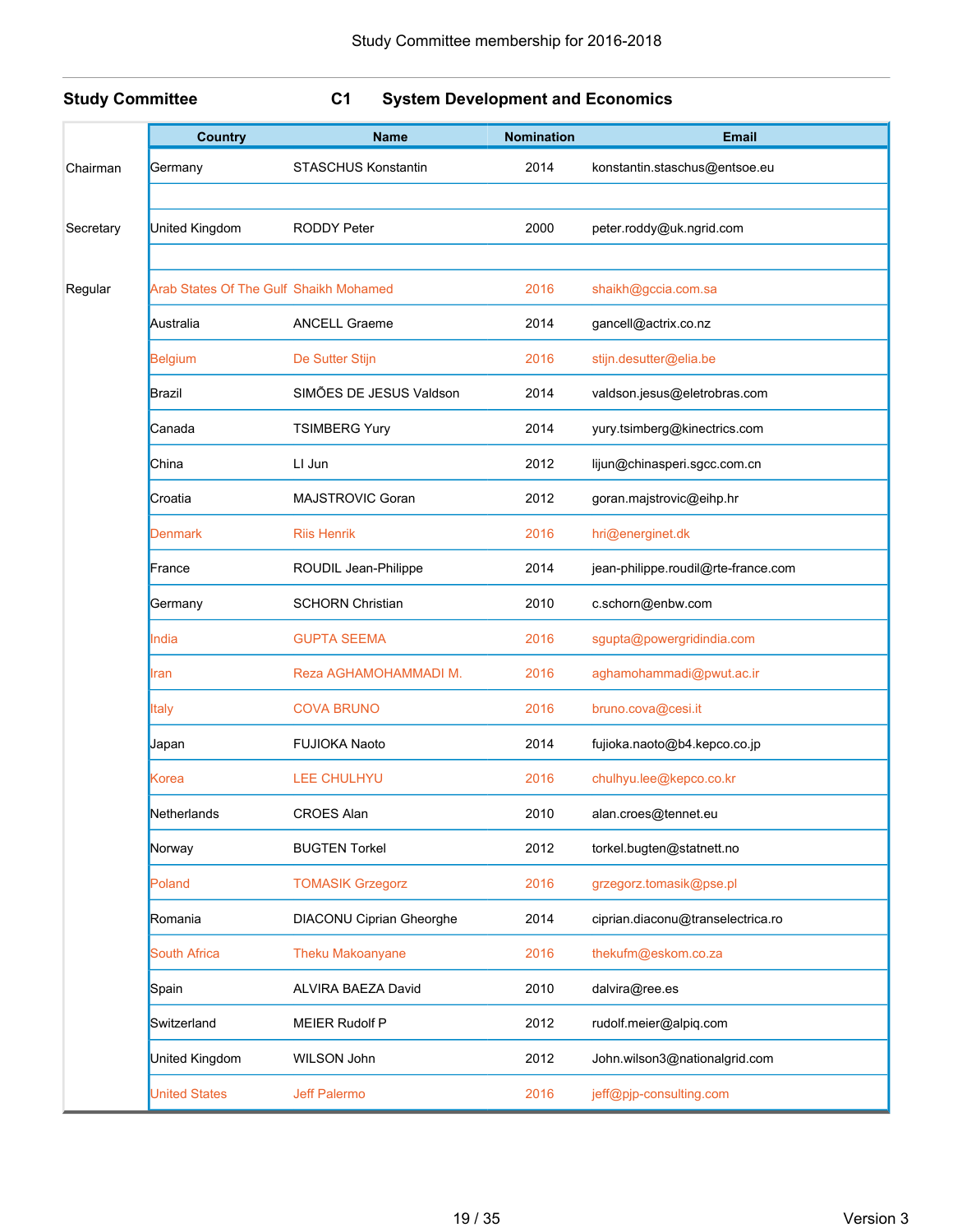### **Study Committee C1 System Development and Economics**

|          | <b>Country</b> | <b>Name</b>                      | <b>Nomination</b> | <b>Email</b>                      |
|----------|----------------|----------------------------------|-------------------|-----------------------------------|
| Observer | Algeria        | <b>AKEZOUH Hacene</b>            | 2014              | akzouh.hacene@os.dz               |
|          | Argentina      | <b>Gill Estevez Pablo Daniel</b> | 2016              | pablo.gill.estevez@transba.com.ar |
|          | Egypt          | <b>Mostafa Mohamed</b>           | 2016              | mohamedmostafa010@yahoo.com       |
|          | Greece         | <b>GEORGANTZIS Georgios</b>      | 2010              | g.georgantzis@gmail.com           |
|          | Indonesia      | <b>PRASETIJO DJOKO</b>           | 2016              | dprasetijo@yahoo.com              |
|          | Ireland        | Duarte Mario                     | 2016              | mario.duarte@eirgrid.com          |
|          | <b>Israel</b>  | <b>ELMAKIS David</b>             | 2016              | elmakis@iec.co.il                 |
|          | Malaysia       | Abdul Rahim Omar                 | 2014              | rahimo@tnb.com.my                 |
|          | Russia         | <b>PILENIEKS Denis</b>           | 2014              | pdv@so-ups.ru                     |
|          | Slovenia       | Jamsek Sasa                      | 2016              | sasa.jamsek@eles.si               |
|          | Sweden         | <b>Jonsson Mattias</b>           | 2016              | mattias.jonsson@svk.se            |
|          | Thailand       | ASADAMONGKOL Somphop             | 2014              | somphop.a@egat.co.th              |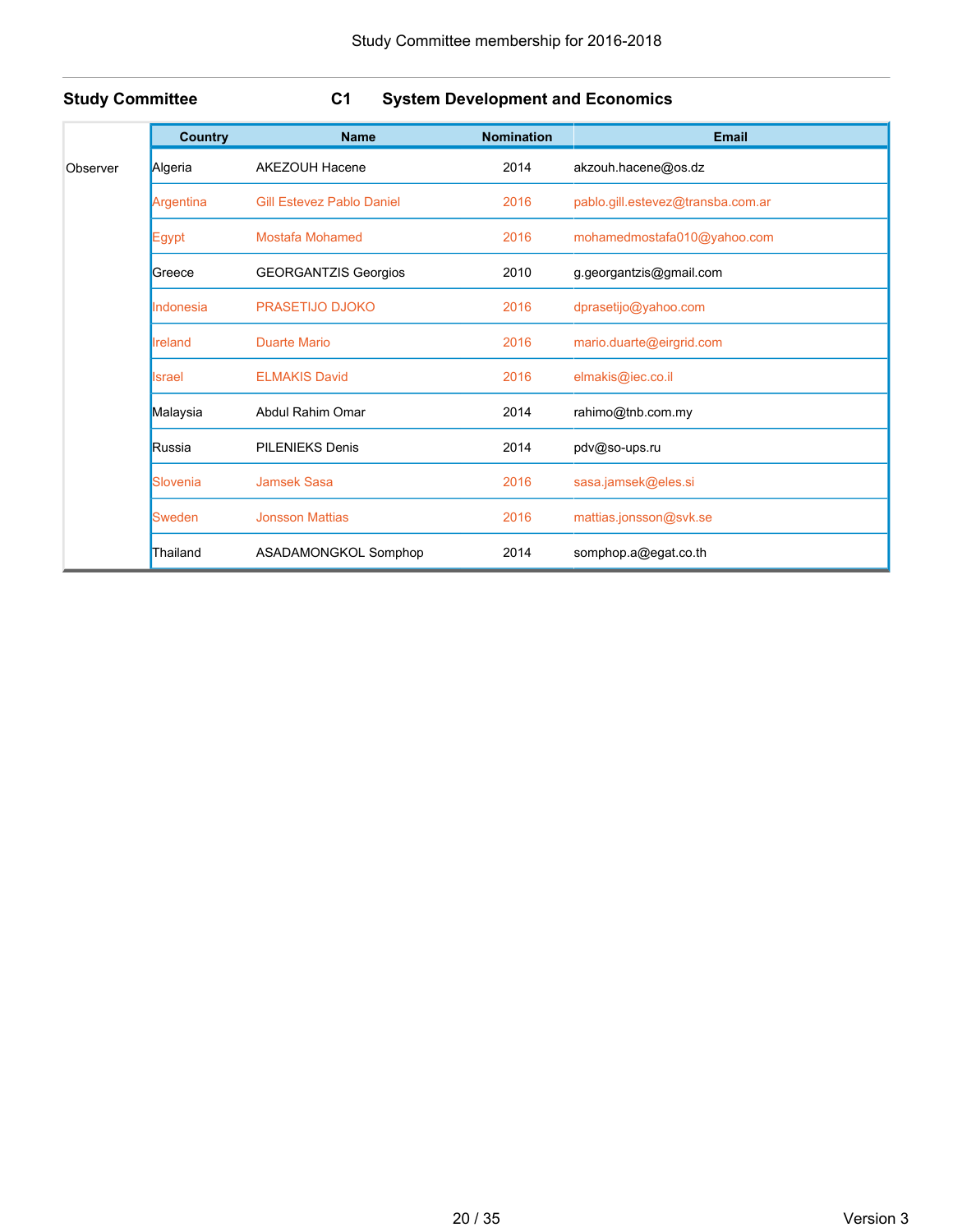**Study Committee C2 System Operation and Control**

|           | <b>Country</b>                            | <b>Name</b>                       | <b>Nomination</b> | <b>Email</b>                      |
|-----------|-------------------------------------------|-----------------------------------|-------------------|-----------------------------------|
| Chairman  | Netherlands                               | de GRAAFF Susana                  | 2016              | Susana.de.Graaff@tennet.eu        |
|           |                                           |                                   |                   |                                   |
| Secretary | <b>Netherlands</b>                        | <b>SEWDIEN Vinay</b>              | 2016              | Vinay.Sewdien@tennet.eu           |
|           |                                           |                                   |                   |                                   |
| Regular   | Arab States Of The Gulf Al-Zahrani Hashim |                                   | 2016              | hzahrani@gccia.com.sa             |
|           | Australia                                 | <b>MILLER Mark</b>                | 2010              | mrmiller@optusnet.com.au          |
|           | Brazil                                    | <b>BARBOSA Antonio Carlos</b>     | 2014              | barbosa@furnas.com.br             |
|           | Canada                                    | <b>SPYKER Rick</b>                | 2012              | rick.spyker@altalink.ca           |
|           | China                                     | TAO Hongzhu                       | 2012              | tao-hongzhu@sgcc.com.cn           |
|           | France                                    | <b>DUMARQUEZ Philippe</b>         | 2014              | philippe.dumarquez@rte-france.com |
|           | Germany                                   | <b>Schneiders Christoph</b>       | 2016              | christoph.schneiders@amprion.net  |
|           | India                                     | KONKIMALLA VENKATA SRINIVASA BABA | 2016              | kvsbaba@posoco.in                 |
|           | Ireland                                   | Yvonne Coughlan                   | 2012              | yvonne.coughlan@eirgrid.com       |
|           | Israel                                    | AHARONOVICH Igor                  | 2014              | aronovich@iec.co.il               |
|           | <b>Italy</b>                              | <b>CARLINI ENRICO MARIA</b>       | 2016              | enricomaria.carlini@terna.it      |
|           | Japan                                     | <b>MIKAWA Motohiro</b>            | 2014              | 358870@pnet.energia.co.jp         |
|           | Korea                                     | CHO Kang-Wook                     | 2012              | Jokangu@kpx.or.kr                 |
|           | Mexico                                    | SARMIENTO-URUCHURTU Héctor        | 2012              | hsu@iie.org.mx                    |
|           | Netherlands                               | DE GRAAFF Susana                  | 2014              | Susana.de.graaff@tennet.eu        |
|           | Norway                                    | <b>TEIGSET Lars Martin</b>        | 2014              | lars.teigset@statnett.no          |
|           | Poland                                    | <b>JEMIELITY Jacek</b>            | 2016              | j.jemielity@ien.gda.pl            |
|           | Russia                                    | DIYACHKOV Vladimir                | 2012              | dyach@so-ups.ru                   |
|           | <b>South Africa</b>                       | <b>NTUSI MARATHON</b>             | 2016              | ntusim@eskom.co.za                |
|           | Spain                                     | <b>BOLA Juan</b>                  | 2016              | jbola@ree.es                      |
|           | Sweden                                    | <b>NORLANDER Christer</b>         | 2014              | christer.norlander@svk.se         |
|           | <b>Switzerland</b>                        | Zima Marija                       | 2016              | marija.zima@ch.abb.com            |
|           | United Kingdom                            | <b>JOHNSON Philip</b>             | 2012              | Philip.Johnson@nationalgrid.com   |
|           | <b>United States</b>                      | GONZALES Ricardo T.               | 2014              | rgonzales@nyiso.com               |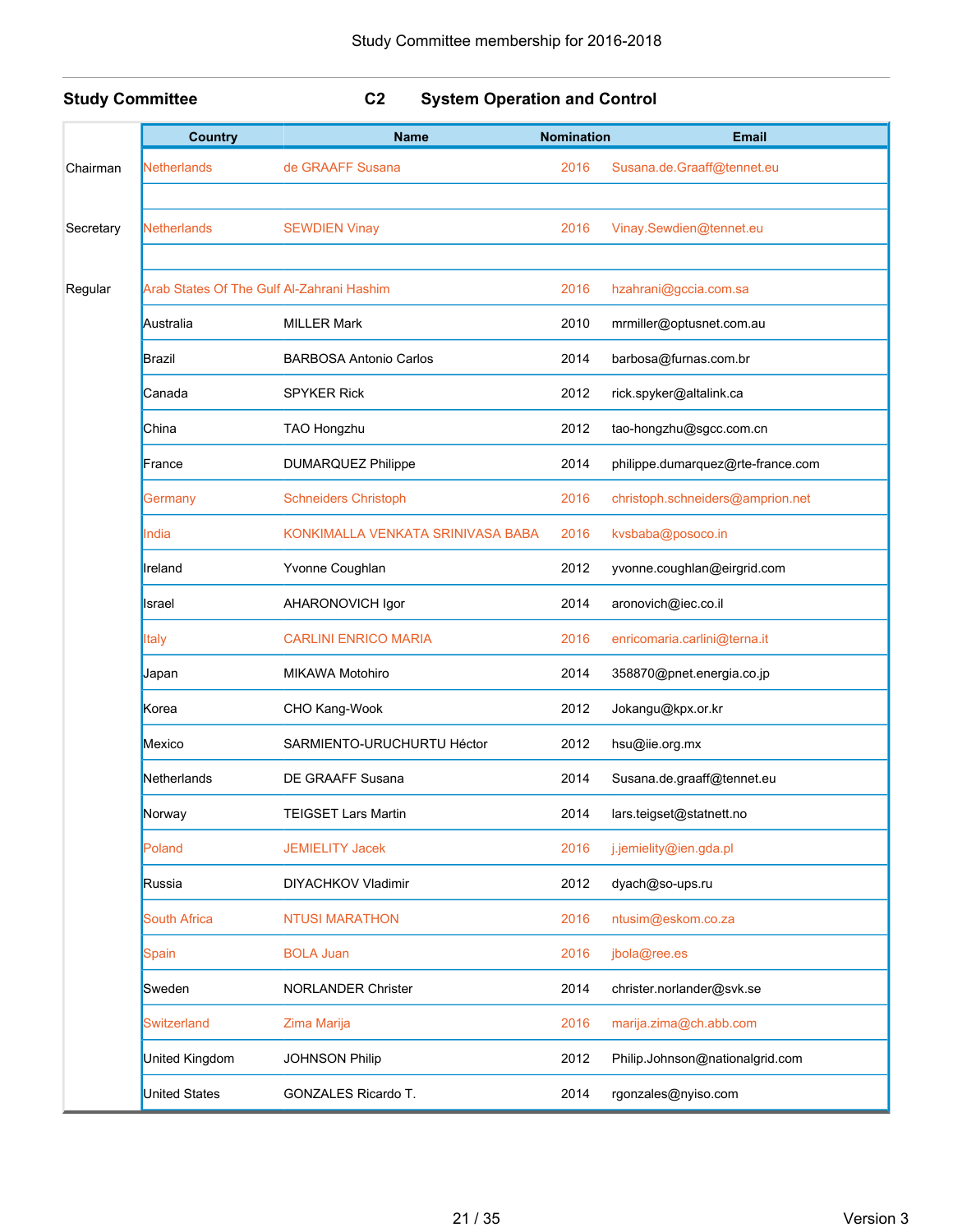### **Study Committee C2 System Operation and Control**

|          | <b>Country</b>               | <b>Name</b>                  | <b>Nomination</b> | <b>Email</b>                        |
|----------|------------------------------|------------------------------|-------------------|-------------------------------------|
| Observer | Andean                       | <b>BARBA Roberto</b>         | 2010              | rbarba@cenace.org.ec                |
|          | Argentina                    | Amico Gerardo Dario          | 2016              | gerardoamico@cammesa.com.ar         |
|          | <b>Belgium</b>               | <b>Villella Fortunato</b>    | 2016              | fortunato.villella@eliagrid-int.com |
|          | <b>Czech And Slovak Reps</b> | <b>Zdenek Müller</b>         | 2016              | zdenek.muller@fel.cvut.cz           |
|          | Egypt                        | <b>Abd El Latif Gamal</b>    | 2016              | gamhag_etc@yahoo.com                |
|          | Greece                       | <b>MICHOS Dimitrios</b>      | 2010              | dmichos@admie.gr                    |
|          | Iran                         | Sadegh GHAZI ZADED M.        | 2016              | ghazizadeh_ms@yahoo.com             |
|          | <b>Malaysia</b>              | <b>Abdul Aziz Arsad</b>      | 2016              | arsada@tnb.com.my                   |
|          | New Zealand                  | <b>SMALL Kevin</b>           | 2012              | Kevin.Small@transpower.co.nz        |
|          | Portugal                     | <b>MATOS Fernando Manuel</b> | 2016              | fernando.matos@ren.pt               |
|          | Romania                      | <b>ILISIU Doina Teodora</b>  | 2014              | doina.ilisiu@transelectrica.ro      |
|          | Serbia                       | <b>JAKUPOVIC Goran</b>       | 2014              | goran.jakupovic@pupin.rs            |
|          | Slovenia                     | <b>KOSMAC Janko</b>          | 2012              | janko.kosmac@eles.si                |
|          | Thailand                     | SODE-YOME Arthit             | 2014              | arthit.s@egat.co.th                 |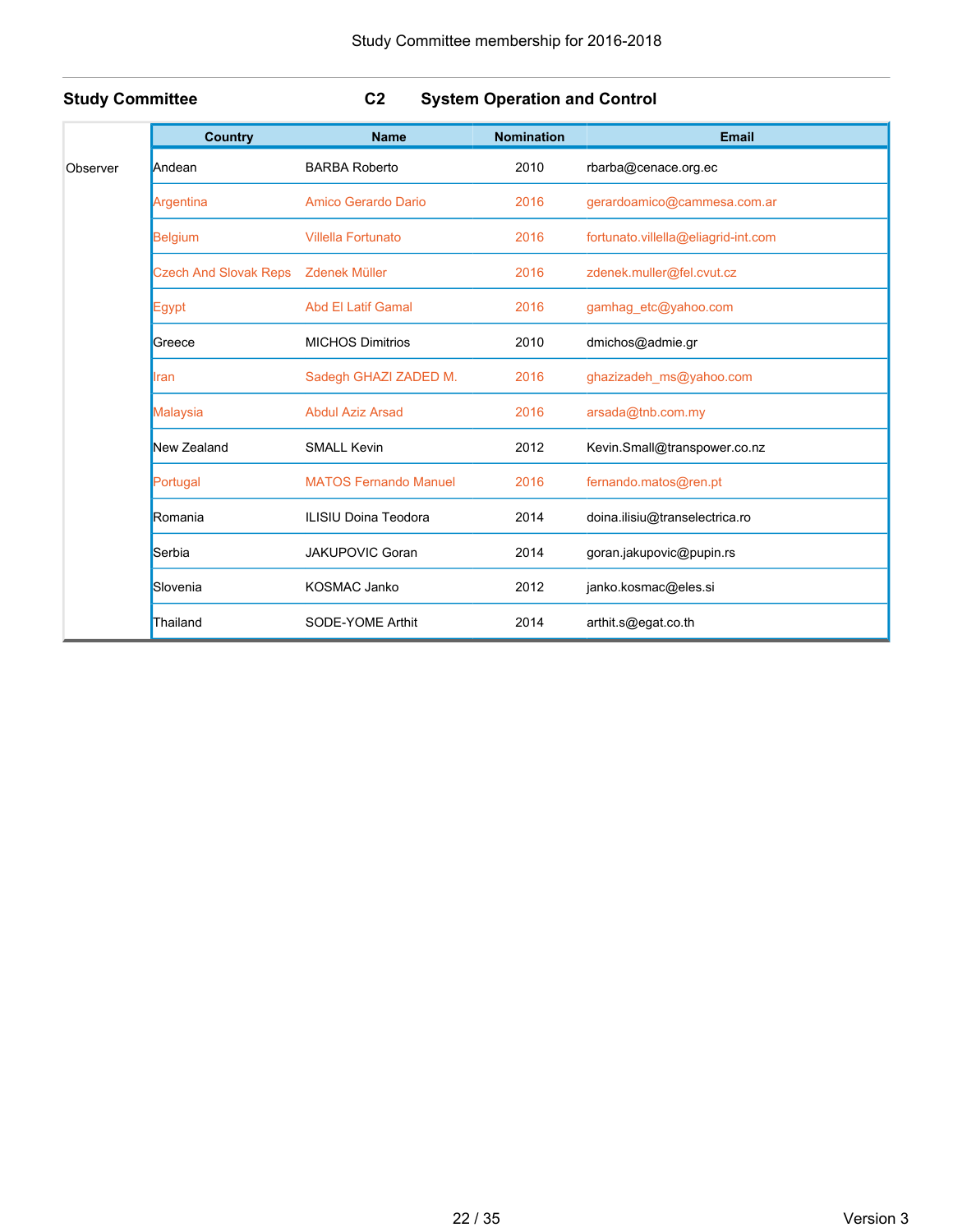### **Study Committee C3 System Environmental Performance**

|           | <b>Country</b>     | <b>Name</b>                    | <b>Nomination</b> | <b>Email</b>                    |
|-----------|--------------------|--------------------------------|-------------------|---------------------------------|
| Chairman  | Netherlands        | <b>SANDERS Henk</b>            | 2015              | henk.sanders@tennet.eu          |
|           |                    |                                |                   |                                 |
| Secretary | Spain              | <b>VAZQUEZ Mercedes</b>        | 2012              | mmvazquez@ree.es                |
|           |                    |                                |                   |                                 |
| Regular   | Argentina          | <b>ARNERA Patricia liliana</b> | 2010              | pla@iitree-unlp.org.ar          |
|           | Australia          | <b>HART James</b>              | 2014              | jhart@ausgrid.com.au            |
|           | Belgium            | DU FOUR Vincent                | 2010              | vincent.dufour@elia.be          |
|           | Brazil             | <b>SERRAN Flavia</b>           | 2014              | fserran@neoenergia.com          |
|           | Canada             | <b>CHARTIER Dominique</b>      | 2014              | chartier.dominique@hydro.qc.ca  |
|           | China              | <b>ZENG Rong</b>               | 2012              | zengrong@tsinghua.edu.cn        |
|           | France             | <b>LABBAYE Agnès</b>           | 2016              | agnes.labbaye@rte-france.com    |
|           | Germany            | <b>HORENK Katja</b>            | 2014              | katja.horenk@50hertz.com        |
|           | India              | <b>ANISH Anand</b>             | 2014              | anish@powergridindia.com        |
|           | Indonesia          | <b>IBRAHIM HERMAN DARNEL</b>   | 2016              | hermandarnel@yahoo.com          |
|           | Israel             | <b>TAL Katz</b>                | 2014              | ktal@iec.co.il                  |
|           | Italy              | <b>SALVADORI MAURO</b>         | 2016              | mauro.salvadori@enel.com        |
|           | Japan              | NEGISHI Tadashi                | 2012              | negishi@criepi.denken.or.jp     |
|           | Korea              | <b>LEE Dongil</b>              | 2012              | dilee@kepco.co.kr               |
|           | <b>Netherlands</b> | <b>Hartman William</b>         | 2016              | hartman@warnsdag.nl             |
|           | Norway             | <b>INDERBERG Siv Sannem</b>    | 2014              | ssa@nve.no                      |
|           | Poland             | <b>LUBICKI Wojciech</b>        | 2016              | wojciech.lubicki@pse.pl         |
|           | Romania            | STROICA Paul Constantin        | 2012              | paul.stroica@transelectrica.ro  |
|           | Slovenia           | <b>KREGAR Ales</b>             | 2010              | ales.kregar@eles.si             |
|           | South Africa       | <b>FUNSTON Warren</b>          | 2014              | warren.funston@eskom.co.za      |
|           | Spain              | <b>SALINAS Angel</b>           | 2016              | asalinas@ree.es                 |
|           | Sweden             | ENGSTRÖM Lennart               | 2010              | lennart.engstrom@vattenfall.com |
|           | Switzerland        | <b>CAPELLO Christian</b>       | 2012              | christian.capello@axpo.com      |
|           | United Kingdom     | PEARSON Hector                 | 2012              | Hector.Pearson@nationalgrid.com |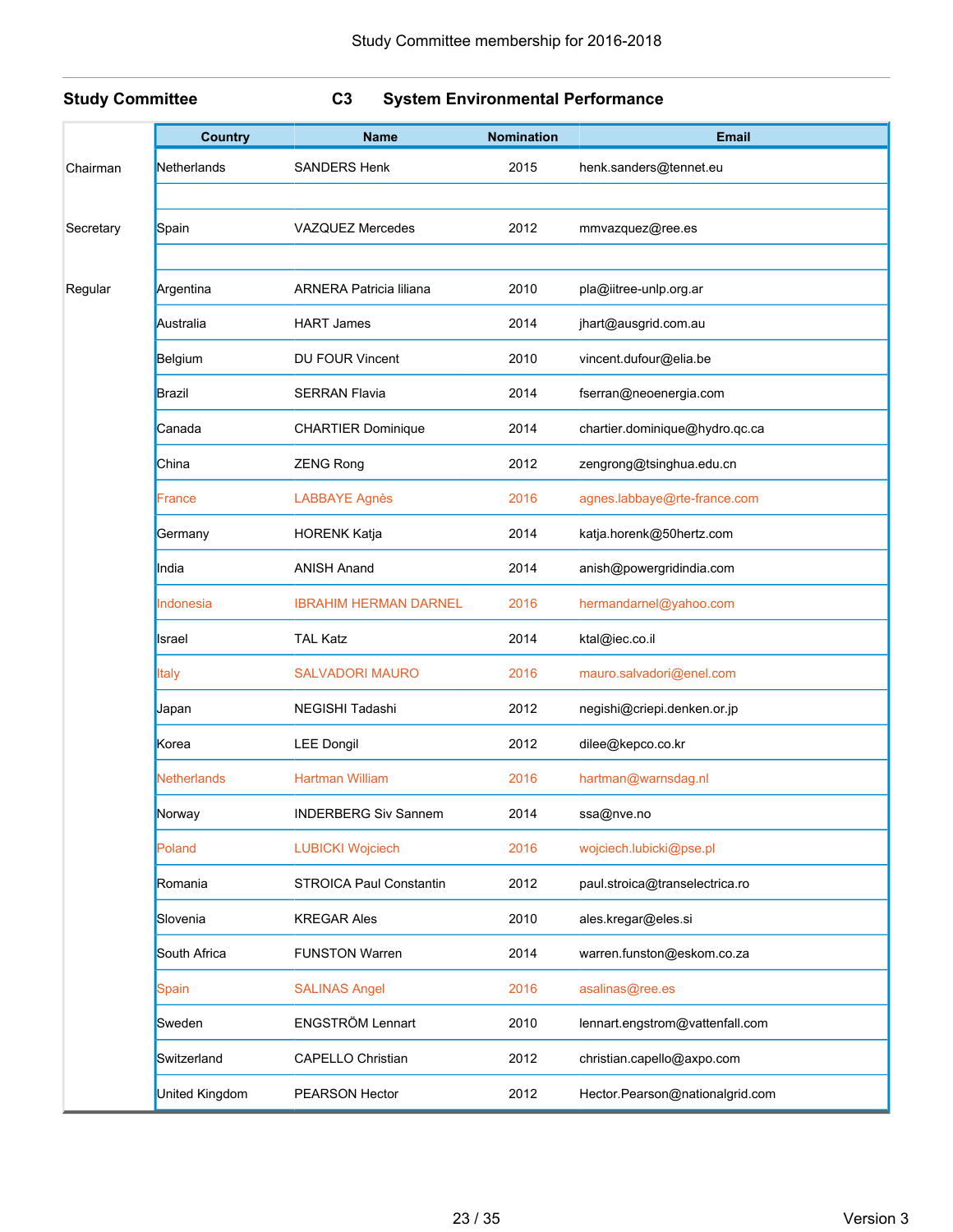### **Study Committee C3 System Environmental Performance**

|          | <b>Country</b>                       | <b>Name</b>                   | <b>Nomination</b> | <b>Email</b>                      |
|----------|--------------------------------------|-------------------------------|-------------------|-----------------------------------|
| Observer | Andean                               | Jimenez Paredes Romel         | 2016              | rjimenez@ieee.org                 |
|          | Austria                              | <b>Sumereder Christof</b>     | 2016              | christof.sumereder@fh-joanneum.at |
|          | Czech And Slovak Reps CHOVANEC Juraj |                               | 2014              | juraj.chovanec@vuje.sk            |
|          | Egypt                                | <b>Aziz Maher</b>             | 2016              | maher aziz49@hotmail.com          |
|          | Greece                               | <b>CHAMPAKIS Markos</b>       | 2010              | mhambakis@yahoo.com               |
|          | Malaysia                             | SABAR Hashim                  | 2014              | sabarmh@tnb.com.my                |
|          | Portugal                             | <b>FERNANDES Pedro Miguel</b> | 2012              | pedro fernandes@ren.pt            |
|          | Russia                               | <b>YARMARKIN MIKHAIL</b>      | 2016              | eesp@peipk.spb.ru                 |
|          | Thailand                             | <b>INGPRASERT Salisa</b>      | 2014              | treeratana.i@egat.co.th           |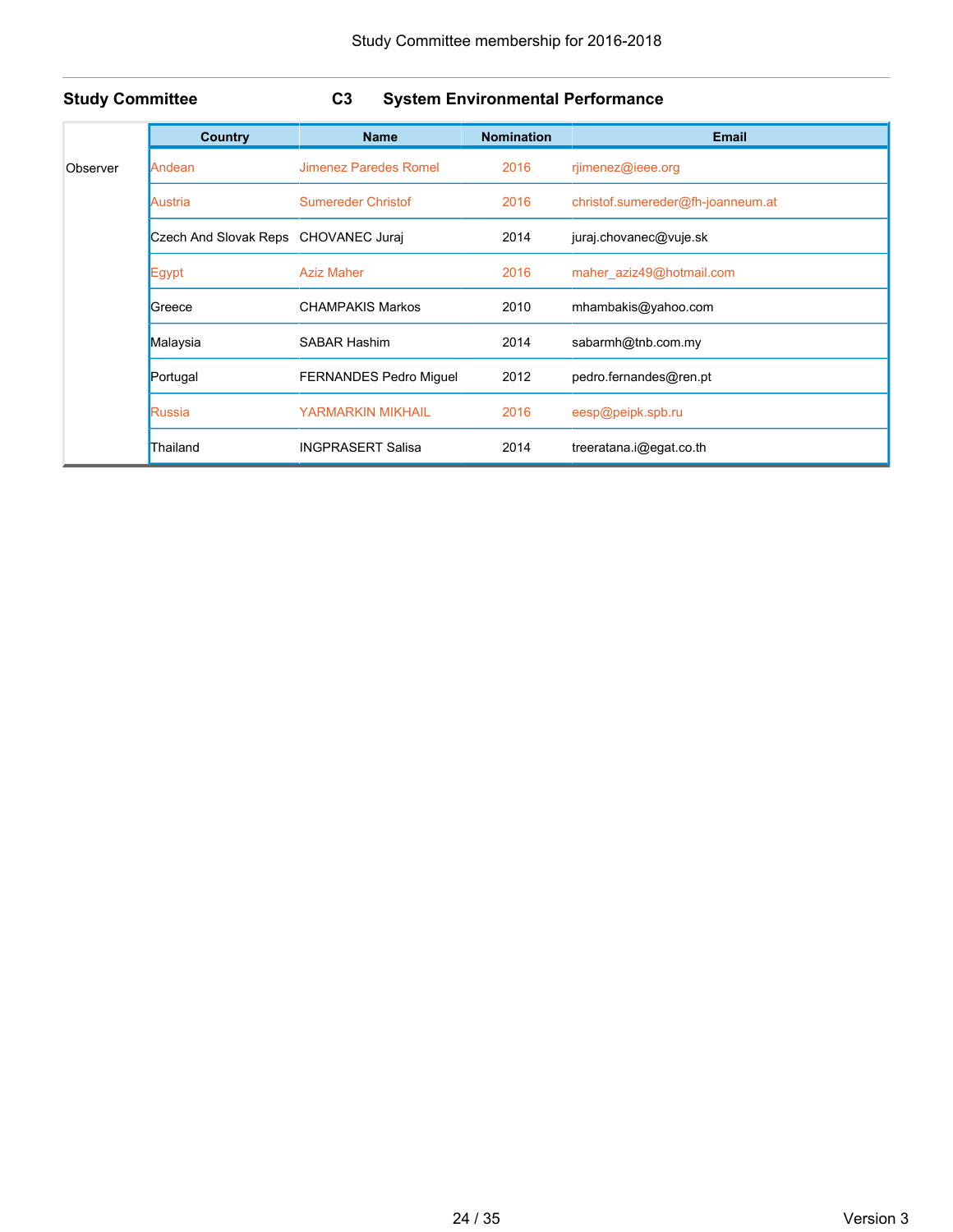### **Study Committee C4 System Technical Performance**

|           | <b>Country</b>        | <b>Name</b>                   | <b>Nomination</b> | <b>Email</b>                     |
|-----------|-----------------------|-------------------------------|-------------------|----------------------------------|
| Chairman  | <b>United Kingdom</b> | <b>EMIN Zia</b>               | 2016              | Zia.Emin@pbworld.com             |
| Secretary | Japan                 | <b>MOTOYAMA Hideki</b>        | 2012              | hideki.motoyama@ieee.org         |
|           |                       |                               |                   |                                  |
| Regular   | Australia             | <b>HALLEY Andrew</b>          | 2016              | andrew.halley@tasnetworks.com.au |
|           | Austria               | PACK Stephan                  | 2012              | pack@hspt.tu-graz.ac.at          |
|           | Brazil                | <b>BRASIL Dalton</b>          | 2010              | docb@ons.org.br                  |
|           | Canada                | <b>JACOBSON David</b>         | 2016              | dajacobson@hydro.mb.ca           |
|           | China                 | LIAO Ruijin                   | 2012              | rjliao@cqu.edu.cn                |
|           | Croatia               | <b>UGLESIC Ivo</b>            | 2010              | ivo.uglesic@fer.hr               |
|           | Denmark               | Faria da Silva Filipe Miguel  | 2016              | ffs@et.aau.dk                    |
|           | Finland               | Haarla Liisa Christina        | 2016              | liisa.haarla@fingrid.fi          |
|           | France                | <b>XEMARD Alain</b>           | 2010              | alain.xemard@edf.fr              |
|           | Germany               | DORNEMANN Christoph           | 2010              | christoph.doernemann@amprion.net |
|           | Greece                | <b>DIALYNAS Evangelos</b>     | 2010              | dialynas@power.ece.ntua.gr       |
|           | Ireland               | Marta VAL ESCUDERO            | 2014              | marta.valescudero@eirgrid.com    |
|           | Israel                | Evgeni VOLPOV                 | 2014              | evgeni.volpov@gmail.com          |
|           | Italy                 | <b>GIANNUZZI GIORGIO</b>      | 2016              | giorgio.giannuzzi@terna.it       |
|           | Japan                 | <b>Baba Yoshihiro</b>         | 2016              | ybaba@mail.doshisha.ac.jp        |
|           | Norway                | <b>HOIDALEN Hans Kristian</b> | 2012              | hans.hoidalen@elkraft.ntnu.no    |
|           | Russia                | <b>KUCHEROV Yury</b>          | 2014              | kucherov@so-ups.ru               |
|           | <b>South Africa</b>   | PETERSON BRANDON              | 2016              | brandon.peterson@eskom.co.za     |
|           | Spain                 | DE LA PEÑA Angel              | 2016              | angel.delapena@enel.com          |
|           | Sweden                | <b>HOLM Anders</b>            | 2012              | anders.holm@vattenfall.com       |
|           | Switzerland           | RACHIDI Farhad                | 2010              | farhad.rachidi@epfl.ch           |
|           | <b>Turkey</b>         | <b>PARTAL ERTUGRUL</b>        | 2016              | ertugrul.partal@teias.gov.tr     |
|           | United Kingdom        | KOO Leong                     | 2014              | Leong.Koo@pbworld.com            |
|           | <b>United States</b>  | LAUGHNER Theo L.              | 2014              | tllaughner@tva.gov               |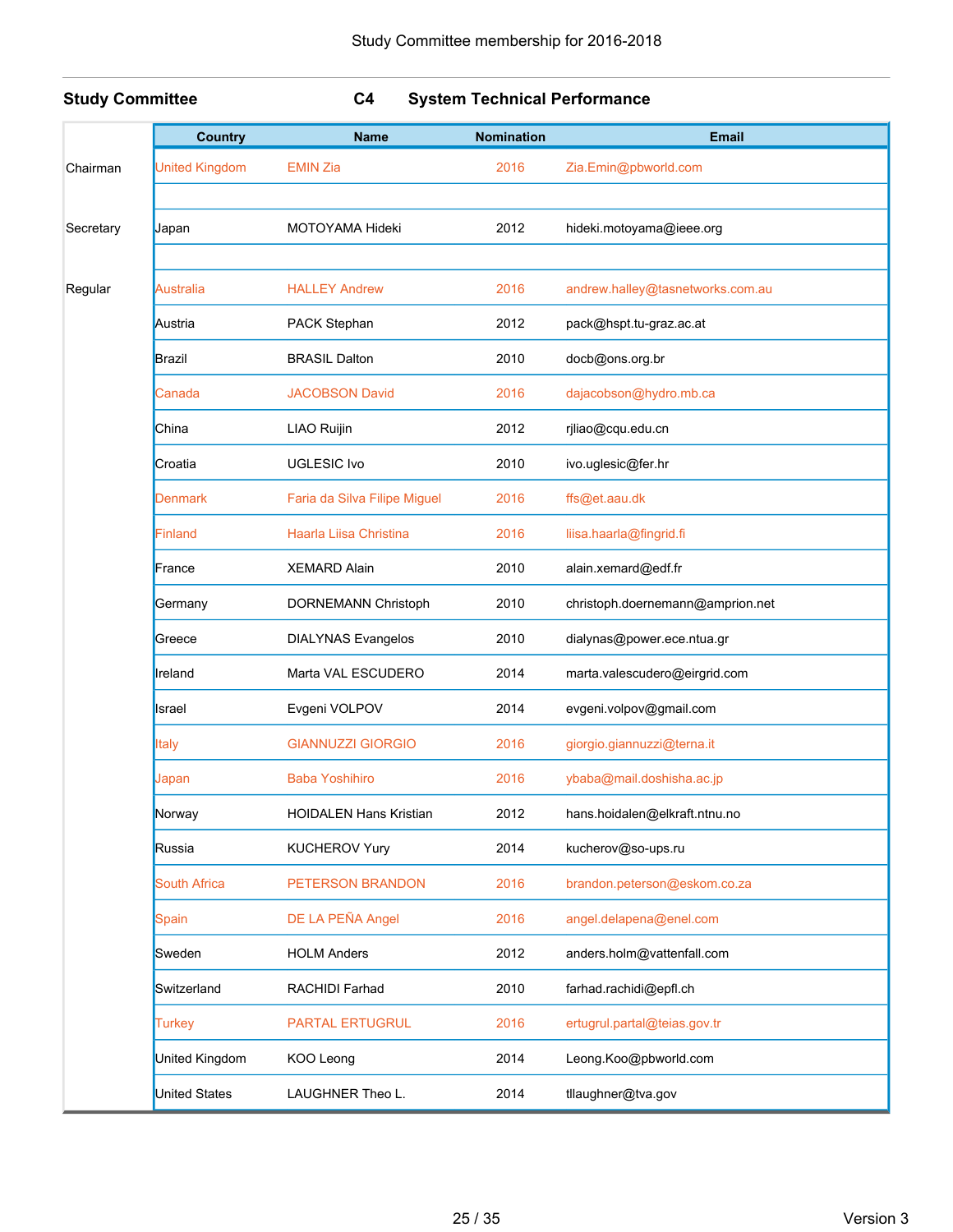### **Study Committee C4 System Technical Performance**

| <b>Country</b> |                                           | <b>Name</b>                           | <b>Nomination</b> | Email                                     |
|----------------|-------------------------------------------|---------------------------------------|-------------------|-------------------------------------------|
| Observer       | Algeria                                   | MAAZIZ Sid Ali                        | 2014              | maziz.sidali@os.dz                        |
|                | Arab States Of The Gulf Al-Shahrani Naser |                                       | 2016              | nshahrani@gccia.com.sa                    |
|                | Argentina                                 | AGÜERO Jorge                          | 2014              | jla@iitree-unlp.org.ar                    |
|                | Belgium                                   | <b>BRONCKERS Stephane</b>             | 2012              | stephane.bronckers@laborelec.com          |
|                | Czech And Slovak Reps SVANCAR Martin      |                                       | 2012              | svancar@egu-vvn.cz                        |
|                | Egypt                                     | <b>MAHMOUD HASSAN</b>                 | 2016              | drhmahmoud@moee.gov.eg                    |
|                | India                                     | NEGI S.K.                             | 2014              | md.getco@gebmail.com                      |
|                | Iran                                      | <b>Ahmad Fereydoon DORAFSHAN</b>      | 2016              | adorafshan@ghods-niroo.com                |
|                | Korea                                     | Woo Jung-Wook                         | 2016              | mark.woo@kepco.co.kr                      |
|                | Malaysia                                  | Mohd ZAINAL Abidin Ab Kadir           | 2014              | mzainal@eng.upm.edu.my                    |
|                | Mexico                                    | ELIZARRARAZ-RIVERA Fernando           | 2012              | fernando.elizarraras@cfe.gob.mx           |
|                | Netherlands                               | van WAES Jeroen                       | 2012              | jeroen@vwaes.nl                           |
|                | Poland                                    | PRZYGRODZKI Maksymilian               | 2012              | maksymilian.przygrodzki@polsl.pl          |
|                | Portugal                                  | <b>CORREIA DE BARROS Maria Teresa</b> | 2016              | teresa.correiadebarros@tecnico.ulisboa.pt |
|                | Romania                                   | <b>MUNTEANU Calin</b>                 | 2014              | calin.munteanu@et.utcluj.ro               |
|                | Slovenia                                  | <b>Pihler Joze</b>                    | 2016              | joze.pihler@um.si                         |
|                | Thailand                                  | WATTANASAKPUBAL Choowong              | 2014              | dong.power.system@gmail.com               |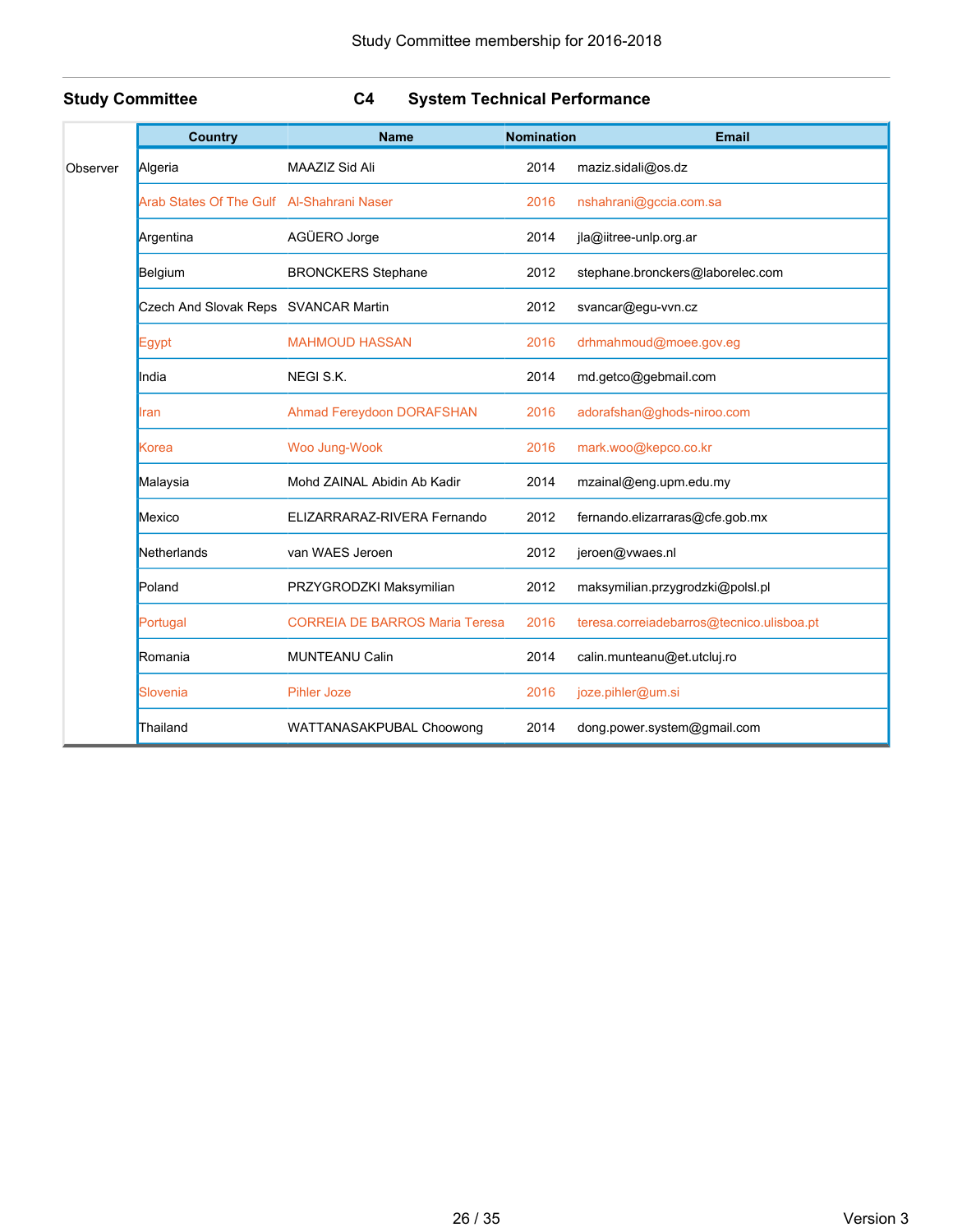### **Study Committee C5 Electricity Markets and Regulation**

|           | <b>Country</b>       | <b>Name</b>                                  | <b>Nomination</b> | <b>Email</b>                       |
|-----------|----------------------|----------------------------------------------|-------------------|------------------------------------|
| Chairman  | <b>United States</b> | <b>OTT Andrew</b>                            | 2014              | ott@pjm.com                        |
|           |                      |                                              |                   |                                    |
| Secretary | France               | <b>TACCOEN Alain</b>                         | 2002              | alain.taccoen@rte-france.com       |
|           |                      |                                              |                   |                                    |
| Regular   |                      | Arab States Of The Gulf AL-EBRAHIM Ahmed Ali | 2012              | ahmedae@gccia.com.sa               |
|           | Australia            | <b>CRUICKSHANK Alex</b>                      | 2014              | acruicks@me.com                    |
|           | Belgium              | <b>BELMANS Ronnie</b>                        | 2012              | ronnie.belmans@esat.kuleuven.ac.be |
|           | Brazil               | <b>MELLO João</b>                            | 2016              | jmello@thymosenergia.com.br        |
|           | Canada               | BHATTACHARYA Kankar                          | 2014              | kankar@uwaterloo.ca                |
|           | <b>Chile</b>         | <b>OLGUIN Gabriel</b>                        | 2016              | gabriel.olguin@gmail.com           |
|           | Croatia              | STRITOF Ivona                                | 2014              | ivona.stritof@hep.hr               |
|           | Finland              | <b>Supponen Matti</b>                        | 2016              | matti.supponen@ec.europa.eu        |
|           | France               | <b>LEVILLAIN Clotilde</b>                    | 2014              | clotilde.levillain@rte-france.com  |
|           | Germany              | <b>HEWICKER Christian</b>                    | 2014              | christian.hewicker@kema.com        |
|           | India                | SOONEE Sushil Kumar                          | 2012              | sksoonee@gmail.com                 |
|           | Ireland              | Marie Therese Campbell                       | 2014              | marietherese.campbell@eirgrid.com  |
|           | Japan                | <b>ASANO Hiroshi</b>                         | 2012              | asano@criepi.denken.or.jp          |
|           | Korea                | <b>OK KI YOUL</b>                            | 2016              | okkil@kpx.or.kr                    |
|           | Norway               | <b>DOORMAN Gerard</b>                        | 2012              | gerard.doorman@elkraft.ntnu.no     |
|           | Poland               | <b>PURCHALA Konrad</b>                       | 2016              | konrad.purchala@pse.pl             |
|           | Portugal             | SOUZA E SILVA Nuno Jorge                     | 2016              | nuno_souza_silva@yahoo.com         |
|           | Romania              | <b>VORONCA Simona Louise</b>                 | 2010              | simona.voronca@transelectrica.ro   |
|           | Serbia               | MILOSAVLJEVIC Jelena                         | 2010              | jelena.milosavljevic@eps.rs        |
|           | <b>South Africa</b>  | <b>WRIGHT JARRAD</b>                         | 2016              | jarry7@gmail.com                   |
|           | Sweden               | <b>JOELSSON Lars</b>                         | 2014              | lars.joelsson@vattenfall.com       |
|           | Switzerland          | <b>Linder Stefan</b>                         | 2016              | stefan.linder@alpiq.com            |
|           | United Kingdom       | <b>BALKWILL Andy</b>                         | 2012              | Andy.Balkwill@nationalgrid.com     |
|           | <b>United States</b> | <b>KEECH Adam</b>                            | 2014              | adam.keech@pjm.com                 |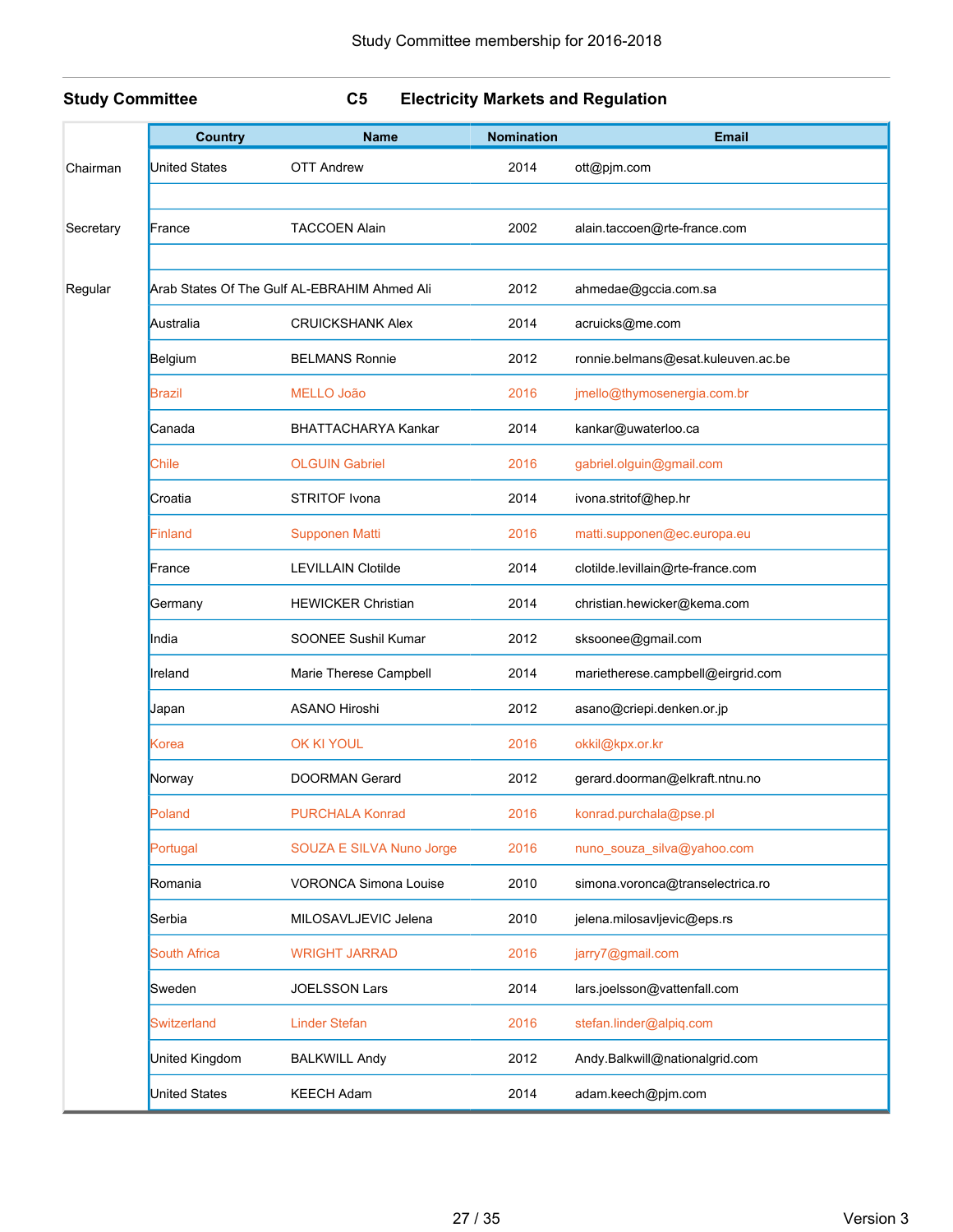### **Study Committee C5 Electricity Markets and Regulation**

|          | <b>Country</b> | <b>Name</b>                    | <b>Nomination</b> | Email                        |
|----------|----------------|--------------------------------|-------------------|------------------------------|
| Observer | Andean         | <b>GIL Martha</b>              | 2016              | mgil@xm.com.co               |
|          | Austria        | <b>BACHHIESL Udo</b>           | 2012              | bachhiesl@tugraz.at          |
|          | China          | <b>ZHANG Jing</b>              | 2012              | jingzhang1998@126.com        |
|          | <b>Iran</b>    | <b>Masoud HOJJAT</b>           | 2016              | info@sunir.com               |
|          | Italy          | <b>LIBRATTI Sandro</b>         | 2012              | sandro.libratti@enel.com     |
|          | Malaysia       | <b>ABDUL MALIK Mohd Jaafar</b> | 2014              | malikj@tnb.com.my            |
|          | Mexico         | ARRIOLA-JIMENEZ Eduardo        | 2014              | eduardo.arriola01@cfe.gob.mx |
|          | Netherlands    | <b>FRANSEN Mathieu</b>         | 2010              | m.fransen@nmanet.nl          |
|          | Russia         | <b>KATAEV Andrey</b>           | 2014              | kataev@so-ups.ru             |
|          | Slovenia       | <b>Pantos Milos</b>            | 2016              | milos.pantos@fe.uni-lj.si    |
|          | <b>Spain</b>   | DE LA FUENTE Ignacio           | 2016              | jifuente@ree.es              |
|          | Thailand       | PIYATERAVONG Tongkum           | 2014              | tongkum@erc.or.th            |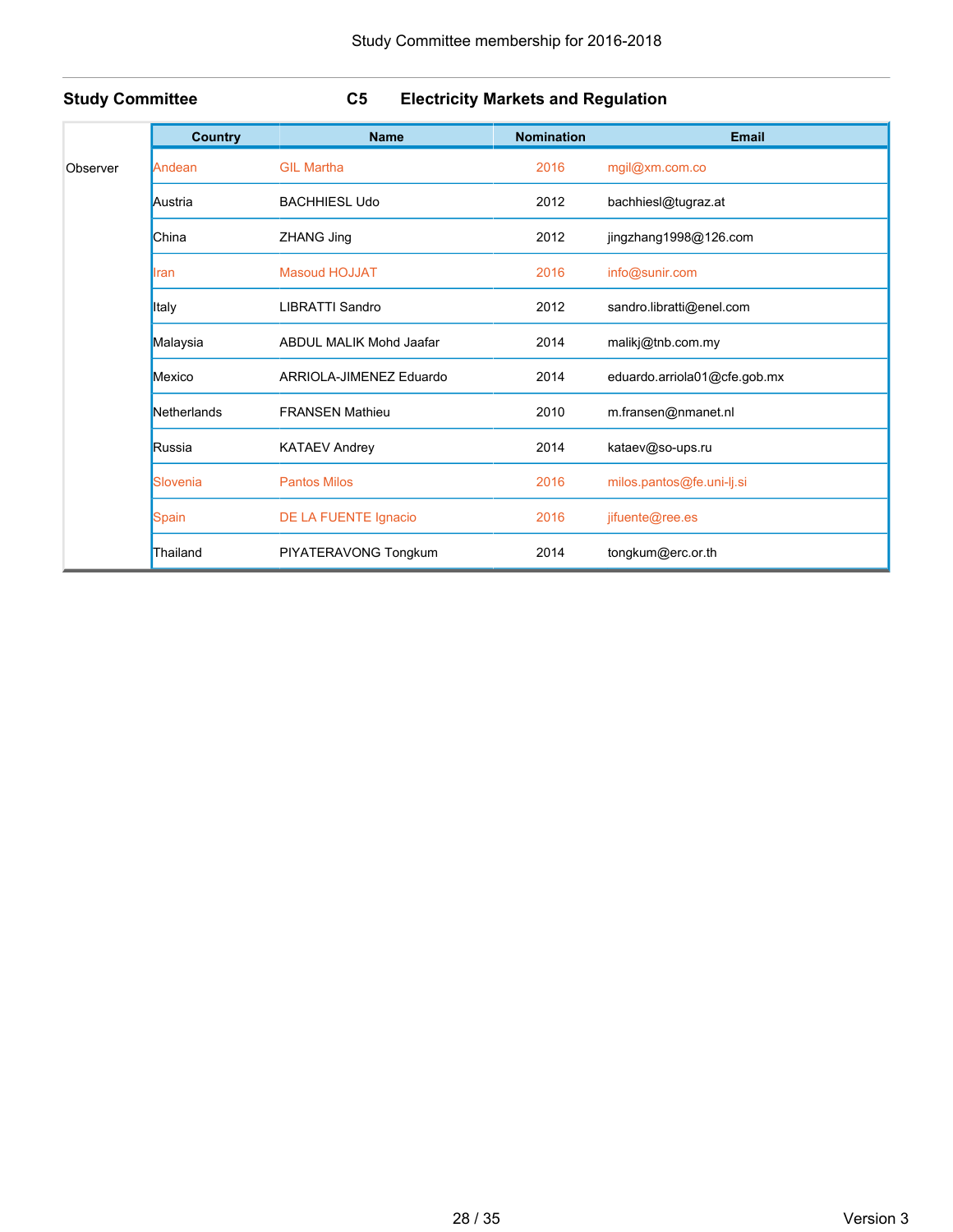### **Study Committee C6 Distribution Systems and Dispersed Generation**

|           | <b>Country</b>       | <b>Name</b>                     | <b>Nomination</b> | <b>Email</b>                           |
|-----------|----------------------|---------------------------------|-------------------|----------------------------------------|
| Chairman  | Germany              | <b>BUCHHOLZ Britta</b>          | 2014              | britta.buchholz@de.abb.com             |
|           |                      |                                 |                   |                                        |
| Secretary | Germany              | <b>SCHWAEGERL Christine</b>     | 2006              | christine.schwaegerl@hs-augsburg.de    |
|           |                      |                                 |                   |                                        |
| Regular   | Australia            | ASH Ken                         | 2010              | Kash@ener-g.com.au                     |
|           | Austria              | <b>HRIBERNIK Wolfgang</b>       | 2010              | wolfgang.hribernik@ait.ac.at           |
|           | Belgium              | <b>DRIESEN Johan</b>            | 2012              | johan.driesen@esat.kuleuven.be         |
|           | Brazil               | <b>GAMA Paulo Henrique</b>      | 2012              | paulogama@bgpesquisa.com.br            |
|           | Canada               | <b>HENICHE OUSSEDIK Annissa</b> | 2016              | heniche.annissa@ireq.ca                |
|           | China                | MA Zhao                         | 2014              | mazhao@epri.sgcc.com.cn                |
|           | Croatia              | <b>ZUTOBRADIC Srdan</b>         | 2012              | szutobradic@hera.hr                    |
|           | Denmark              | Pillai Jayakrishnan R.          | 2016              | jrp@et.aau.dk                          |
|           | France               | PASSELERGUE Jean-Christophe     | 2012              | jean-christophe.passelergue@alstom.com |
|           | Germany              | <b>FENN Bernhard</b>            | 2014              | bernhard.fenn@hse.ag                   |
|           | Greece               | PAPATHANASSIOU Stavros          | 2014              | st@power.ece.ntua.gr                   |
|           | India                | SUBIR Sen                       | 2014              | subir@powergridindia.com               |
|           | Ireland              | Codd Ivan                       | 2016              | ivan.codd@esb.ie                       |
|           | Italy                | CAZZATO Fabio                   | 2012              | fabio.cazzato@enel.com                 |
|           | Japan                | HAYASHI Yasuhiro                | 2014              | hayashi@waseda.jp                      |
|           | Korea                | <b>RHO DAESEOK</b>              | 2016              | dsrho@kut.ac.kr                        |
|           | Netherlands          | <b>MELNIK Irina</b>             | 2014              | irina.melnik@alliander.com             |
|           | <b>Norway</b>        | Nordgård Dag Eirik              | 2016              | dag.e.nordgard@sintef.no               |
|           | Portugal             | <b>MOREIRA Carlos</b>           | 2016              | cmoreira@inescporto.pt                 |
|           | <b>South Africa</b>  | <b>DEDEKIND KURT</b>            | 2016              | dedekivk@eskom.co.za                   |
|           | Spain                | <b>GONZALEZ Roberto</b>         | 2012              | rgonzalezsm@iberdrola.es               |
|           | <b>Switzerland</b>   | <b>OUDALOV Alexandre</b>        | 2016              | alexandre.oudalov@ch.abb.com           |
|           | United Kingdom       | <b>JUPE Samuel</b>              | 2014              | Samuel.Jupe@nortechonline.co.uk        |
|           | <b>United States</b> | <b>Jason Taylor</b>             | 2016              | jtaylor@epri.com                       |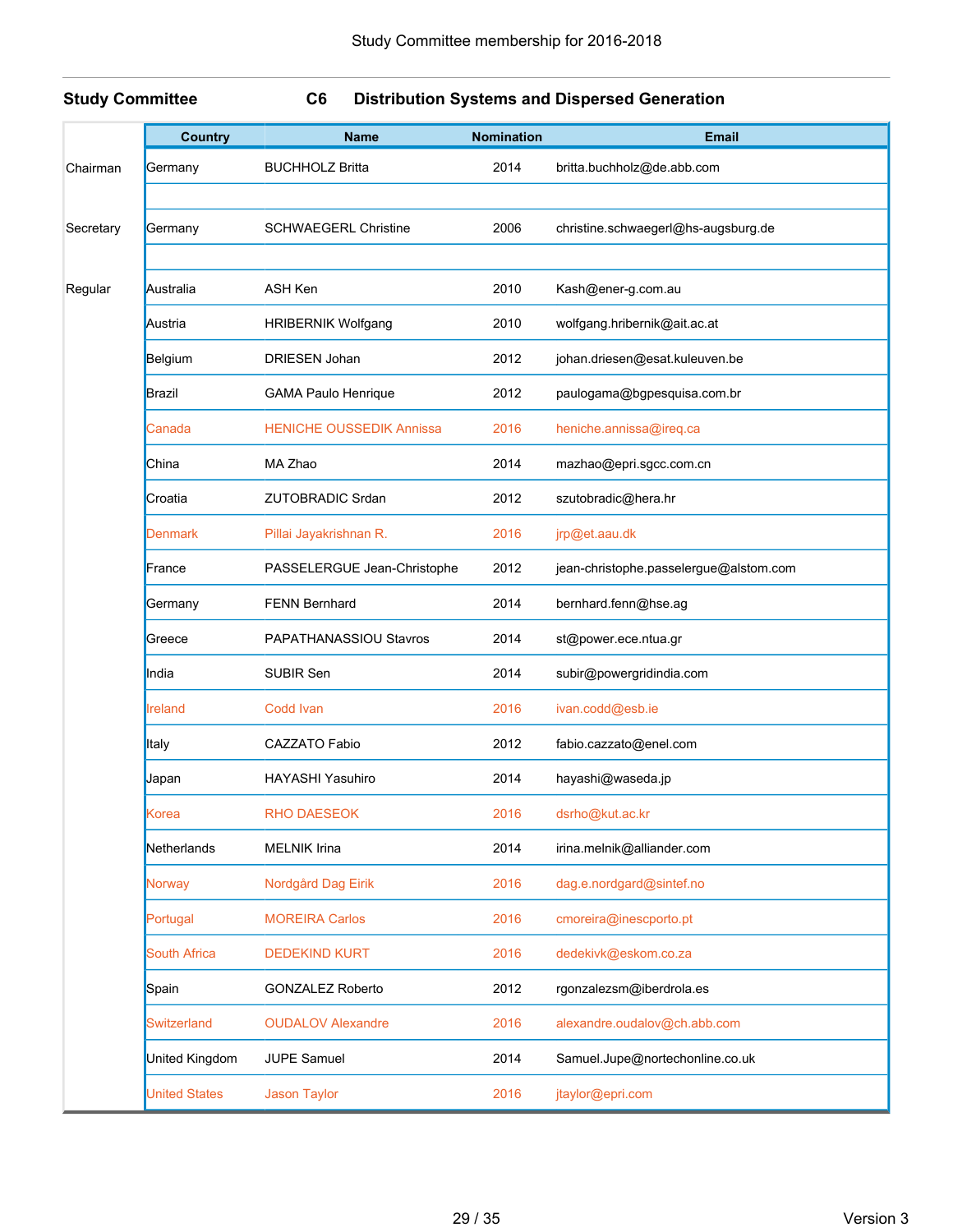### **Study Committee C6 Distribution Systems and Dispersed Generation**

|          | <b>Country</b>     | <b>Name</b>                | <b>Nomination</b> | <b>Email</b>                        |
|----------|--------------------|----------------------------|-------------------|-------------------------------------|
| Observer | Argentina          | <b>VARGAS Alberto</b>      | 2012              | avargas@iee.unsj.edu.ar             |
|          | Bosnia Herzegovina | <b>BAGO Drago</b>          | 2014              | drago.bago@ephzhb.ba                |
|          | Egypt              | Mousa Awad-Allah Abd-Allah | 2016              | mousa abdulah@yahoo.com             |
|          | Finland            | <b>KAUHANIEMI Kimmo</b>    | 2014              | kimmo.kauhaniemi@uva.fi             |
|          | Israel             | <b>EICHLER Ami</b>         | 2016              | eichler_a@iec.co.il                 |
|          | <b>Malaysia</b>    | <b>Abu Bakar AB HALIM</b>  | 2016              | halim5389@gmail.com                 |
|          | Mexico             | SILVA-FARIAS José Luis     | 2014              | jlsilva@iie.org.mx                  |
|          | New Zealand        | <b>BROWN Ray</b>           | 2014              | Ray.Brown@aecom.com                 |
|          | Poland             | <b>KAKOL Andrzej</b>       | 2014              | a.kakol@ien.gda.pl                  |
|          | Romania            | <b>BOLBORICI Daniela</b>   | 2014              | daniela.bolborici@transelectrica.ro |
|          | Russia             | <b>CHUSOVITIN Pavel</b>    | 2014              | pvchus@gmail.com                    |
|          | Slovenia           | SMON Ivan                  | 2012              | ivan.smon@elektro-gorenjska.si      |
|          | Sweden             | <b>NORRGA Staffan</b>      | 2014              | norrga@kth.se                       |
|          | Thailand           | PUNJAD Payon               | 2010              | payon.pun@pea.co.th                 |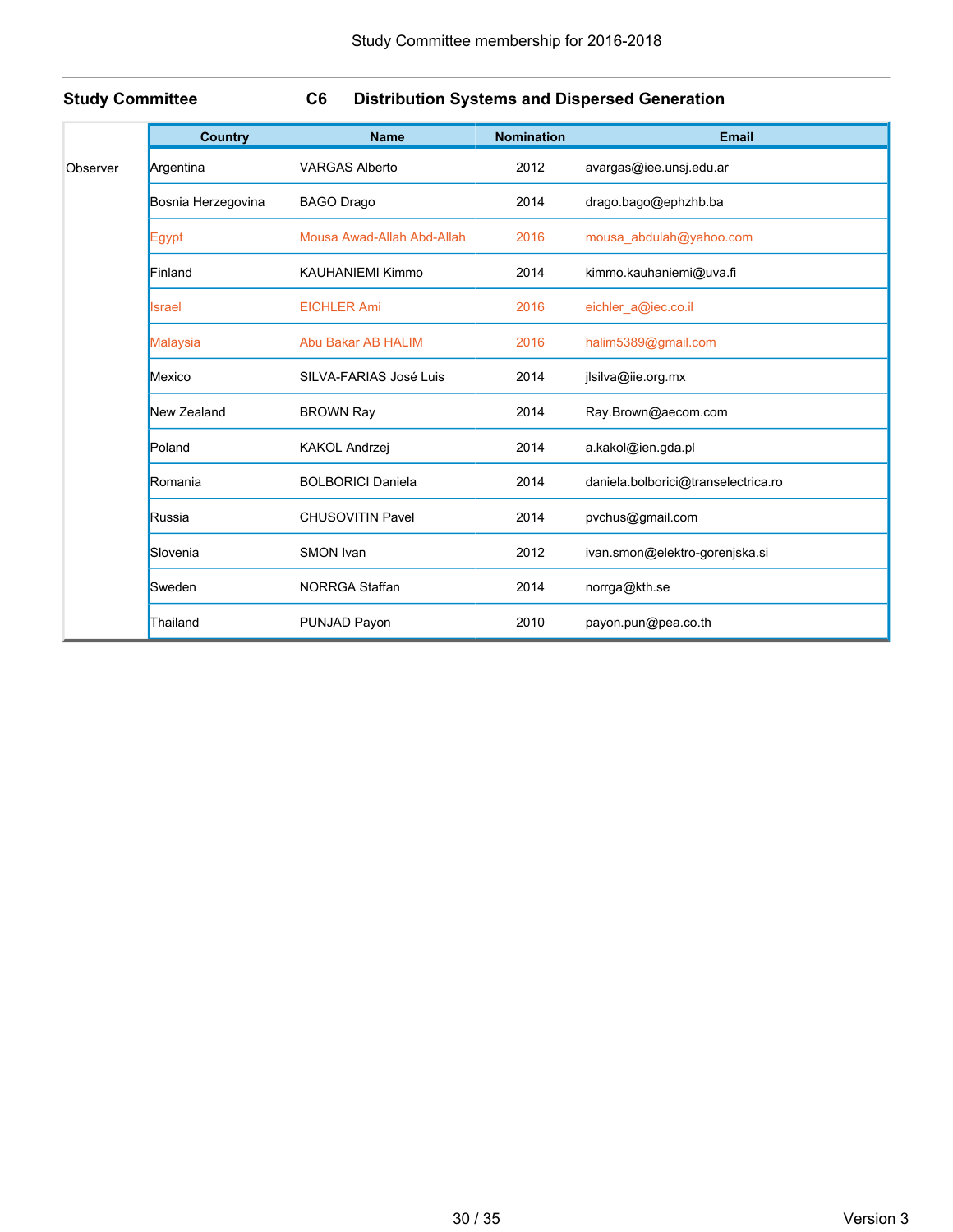### **Study Committee D1 Materials and Emerging Test Techniques**

|           | <b>Country</b>       | <b>Name</b>              | <b>Nomination</b> | <b>Email</b>                        |
|-----------|----------------------|--------------------------|-------------------|-------------------------------------|
| Chairman  | Germany              | <b>PIETSCH Ralf</b>      | 2016              | pietsch@highvolt.de                 |
| Secretary | Germany              | <b>SEILER Johannes</b>   | 2012              | johannes.seiler@tum.de              |
|           |                      |                          |                   |                                     |
| Regular   | Australia            | <b>TUSEK Joe</b>         | 2012              | Joe.Tusek@aurecongroup.com          |
|           | <b>Austria</b>       | Koltunowicz Wojciech     | 2016              | wojciech.koltunowicz@omicron.at     |
|           | Brazil               | CASTRO Adriana           | 2014              | adrianap@cemig.com.br               |
|           | Canada               | <b>OLIVER Derek</b>      | 2014              | derek.oliver@umanitoba.ca           |
|           | China                | <b>LIANG Xidong</b>      | 2016              | lxd-dea@mail.tsinghua.edu.cn        |
|           | Denmark              | HOLBOELL Joachim         | 2012              | jh@elektro.dtu.dk                   |
|           | Finland              | ÅGREN Patrik             | 2014              | patrik.agren@fi.abb.com             |
|           | France               | <b>Berteloot Thomas</b>  | 2016              | thomas.berteloot@ge.com             |
|           | Germany              | <b>Juhre Karsten</b>     | 2016              | karsten.juhre@siemens.com           |
|           | India                | <b>SUNDAR Jithin</b>     | 2012              | jithin@bhelrnd.co.in                |
|           | Israel               | <b>SHOR André</b>        | 2012              | andre@enerco.co.il                  |
|           | Italy                | POMPILI Massimo          | 2012              | massimo.pompili1@uniroma.it         |
|           | Japan                | Takahashi Tsuguhiro      | 2016              | shodai@criepi.denken.or.jp          |
|           | Korea                | LEE Bang-Wook            | 2014              | bangwook@hanyang.ac.kr              |
|           | <b>Netherlands</b>   | <b>Ross Rob</b>          | 2016              | rob.ross@tennet.eu                  |
|           | New Zealand          | <b>BHUMIWAT Supatra</b>  | 2010              | supatra@kea-consultant.com          |
|           | Norway               | <b>ILDSTAD Erling</b>    | 2010              | Erling.ildstad@elkraft.ntnu.no      |
|           | Portugal             | <b>PEIXOTO Anabela</b>   | 2016              | Anabela.Peixoto@edp.pt              |
|           | South Africa         | NYAMUPANGEDENGU Cuthbert | 2014              | cuthbert.nyamupangedengu@wits.ac.za |
|           | Spain                | SANCHEZ Miguel Angel     | 2012              | miguelangel.sanchezuran@upm.es      |
|           | Sweden               | <b>HILLBORG Henrik</b>   | 2010              | henrik.hillborg@se.abb.com          |
|           | Switzerland          | <b>DARDEL Boris</b>      | 2010              | boris.dardel@nexans.com             |
|           | United Kingdom       | <b>SUTTON Simon</b>      | 2014              | Simon.j.sutton@gmail.com            |
|           | <b>United States</b> | PHILLIPS Andrew          | 2012              | aphillip@epri.com                   |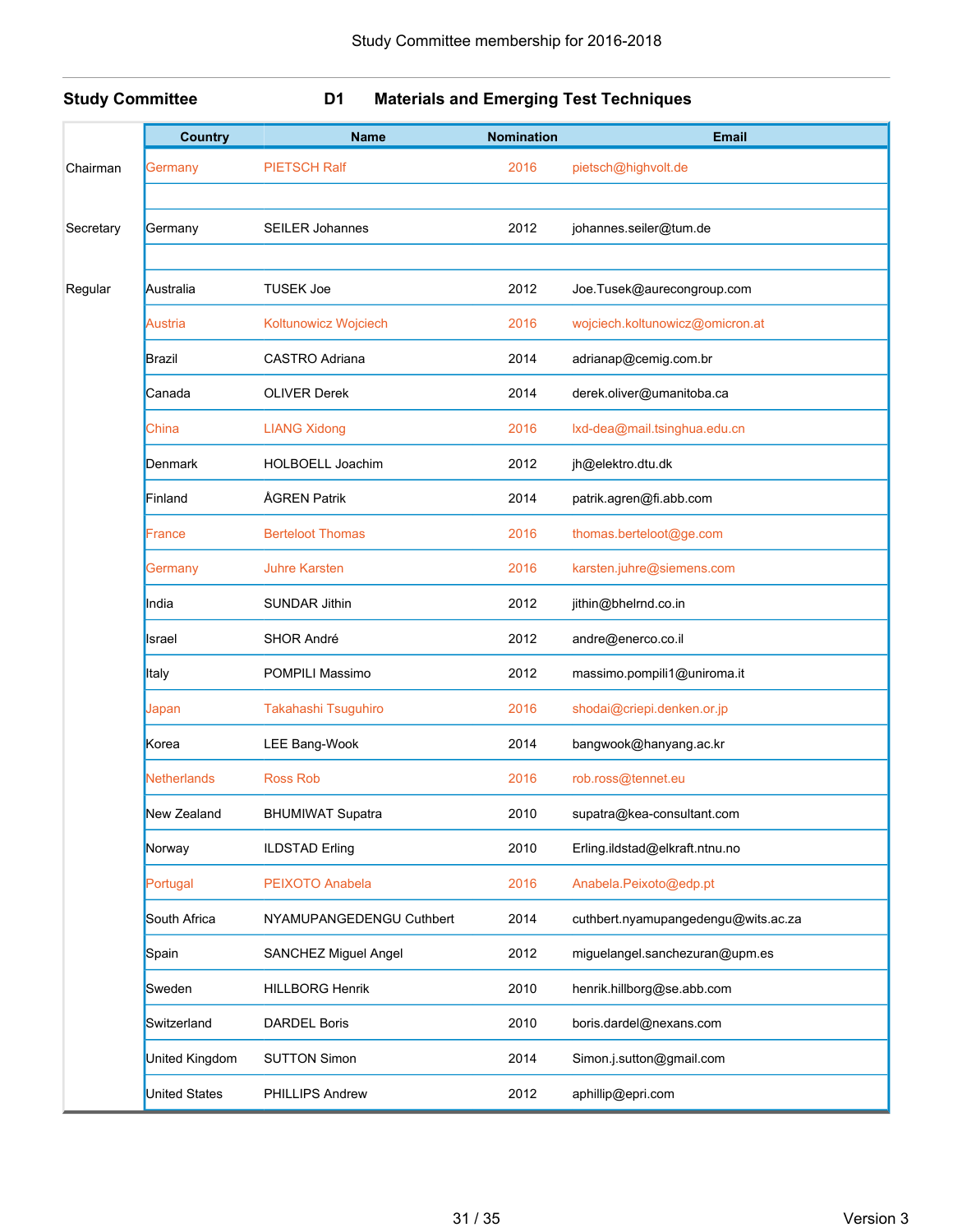### **Study Committee D1 Materials and Emerging Test Techniques**

|          | Country   | <b>Name</b>                  | <b>Nomination</b> | <b>Email</b>                        |
|----------|-----------|------------------------------|-------------------|-------------------------------------|
| Observer | Algeria   | <b>AYADI Amrane</b>          | 2014              | ayadi.amrane@grte.dz                |
|          | Argentina | CURA Ana                     | 2012              | ana.cura@nynas.com                  |
|          | Belgium   | <b>Simal Robin</b>           | 2016              | robin.simal@laborelec.com           |
|          | Poland    | <b>FLORKOWSKI Marek</b>      | 2014              | marek.florkowski@pl.abb.com         |
|          | Romania   | Plopeanu Mihai-Gabriel       | 2016              | mihai.plopeanu@novaindustrialsa.ro  |
|          | Russia    | <b>SLAVINSKY ALEXANDER</b>   | 2016              | alexander slavinsky@mosizolyator.ru |
|          | Thailand  | <b>GATECHOMPOL Ronachart</b> | 2014              | ronachart.g@egat.co.th              |
|          | Turkey    | <b>ERENLER Faruk</b>         | 2014              | f.erenler@enpay.com                 |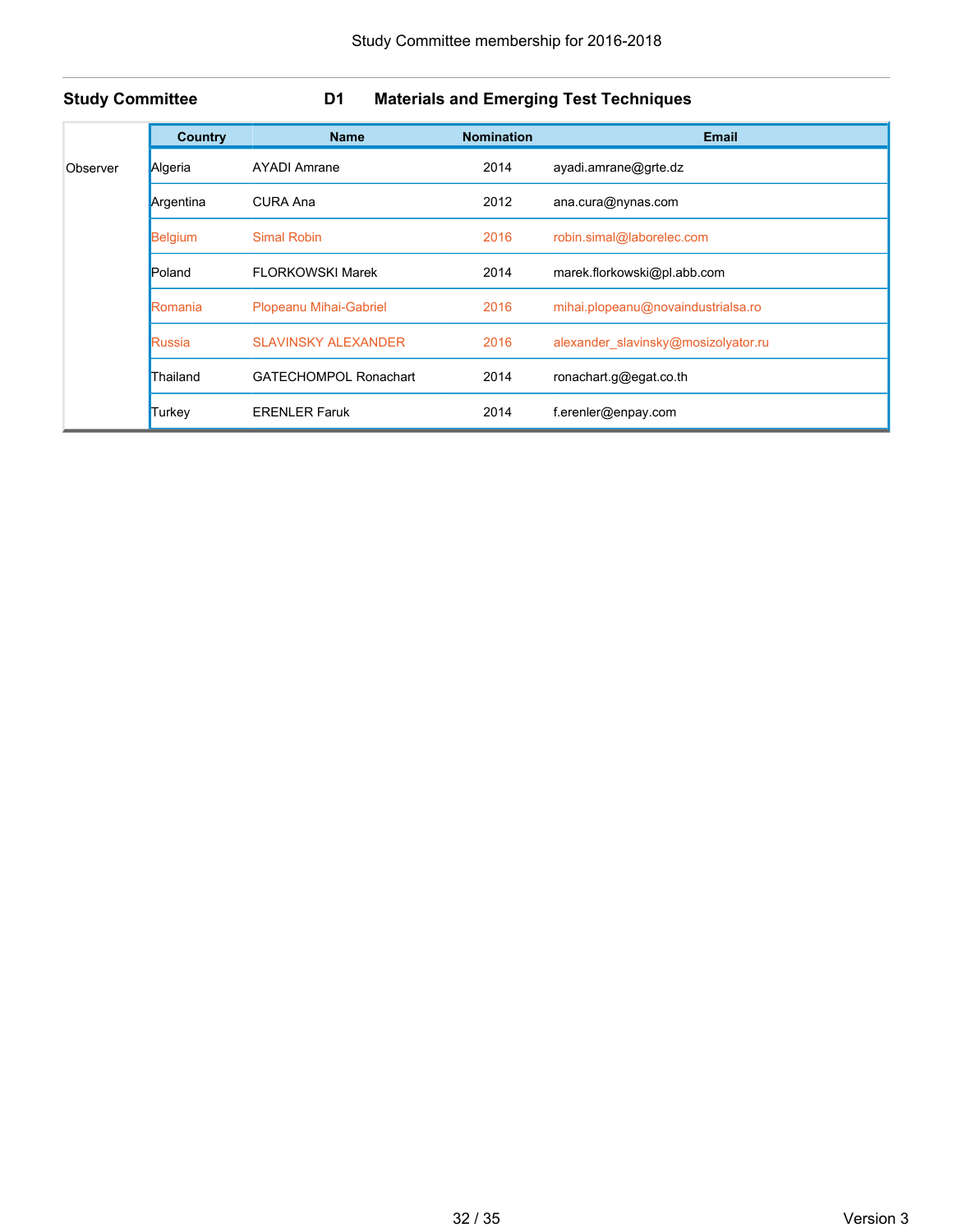### **Study Committee D2 Information Systems and Telecommunication**

|           | <b>Country</b>      | <b>Name</b>                | <b>Nomination</b> | <b>Email</b>                           |
|-----------|---------------------|----------------------------|-------------------|----------------------------------------|
| Chairman  | France              | <b>QUENAUDON Philippe</b>  | 2016              | philippe.quenaudon@rte-france.com      |
|           |                     |                            |                   |                                        |
| Secretary | France              | <b>NOUARD Jöel</b>         | 2016              | joel.nouard@rte-france.com             |
|           |                     |                            |                   |                                        |
| Regular   | Argentina           | <b>GALARZA Guillermo</b>   | 2010              | guillermo.galarza@ar.abb.com           |
|           | <b>Australia</b>    | <b>TAN Victor</b>          | 2016              | emailvictor@gmail.com                  |
|           | Austria             | <b>KLIMA Herwig</b>        | 2010              | herwig.klima@verbund.at                |
|           | Belgium             | <b>LEROY Thomas</b>        | 2010              | thomas.leroy@elia.be                   |
|           | <b>Brazil</b>       | ARAUJO Marcelo             | 2014              | marcelo.araujo@eletronorte.gov.br      |
|           | China               | LI Ning                    | 2012              | ning-li@sgepri.sgcc.com.cn             |
|           | Finland             | TANNER Sampsamatti Artturi | 2014              | sampsamatti.tanner@fingrid.fi          |
|           | France              | <b>FORES Christian</b>     | 2014              | christian.fores@alstom.com             |
|           | India               | <b>NAYAK PRAKASH B</b>     | 2016              | pnayak@pena.co.in                      |
|           | <b>Ireland</b>      | <b>McGeough Karen</b>      | 2016              | karen.mcgeough@esb.ie                  |
|           | <b>Italy</b>        | <b>DONDOSSOLA GIOVANNA</b> | 2016              | giovanna.dondossola@rse-web.it         |
|           | Japan               | <b>Takehara Hidetomi</b>   | 2016              | takehara.hidetomi.zc@tohoku-epco.co.jp |
|           | Korea               | <b>LIM IL-HYUNG</b>        | 2016              | ihlim@lsis.com                         |
|           | Mexico              | ARROYO-FIGUEROA Gustavo    | 2014              | garroyo@iie.org.mx                     |
|           | Netherlands         | <b>LHASSANI Lhoussain</b>  | 2010              | Ihoussain.lhassani@stedin.net          |
|           | Norway              | <b>BARMSNES Kjell</b>      | 2012              | Kjell.Barmsnes@statnett.no             |
|           | Poland              | SZUDEJKO Tomasz            | 2012              | tomasz.szudejko@pse.pl                 |
|           | Romania             | <b>BORDEA Dan</b>          | 2014              | dbordea@teletrans.ro                   |
|           | Russia              | SINENKO Olga V.            | 2016              | sinenko_ov@rtsoft.msk.ru               |
|           | Serbia              | <b>CAR Aleksandar</b>      | 2010              | aleksandar.car@pupin.rs                |
|           | <b>South Africa</b> | <b>Mbebe Zwelandile</b>    | 2016              | mbebez@eskom.co.za                     |
|           | Spain               | GARCIA LOPEZ Juan Antonio  | 2010              | juangl@ree.es                          |
|           | Sweden              | NORDSTRÖM Lars             | 2010              | lars.nordstrom@ics.kth.se              |
|           | Switzerland         | <b>SCHWYTER Paul</b>       | 2010              | paul.schwyter@ch.abb.com               |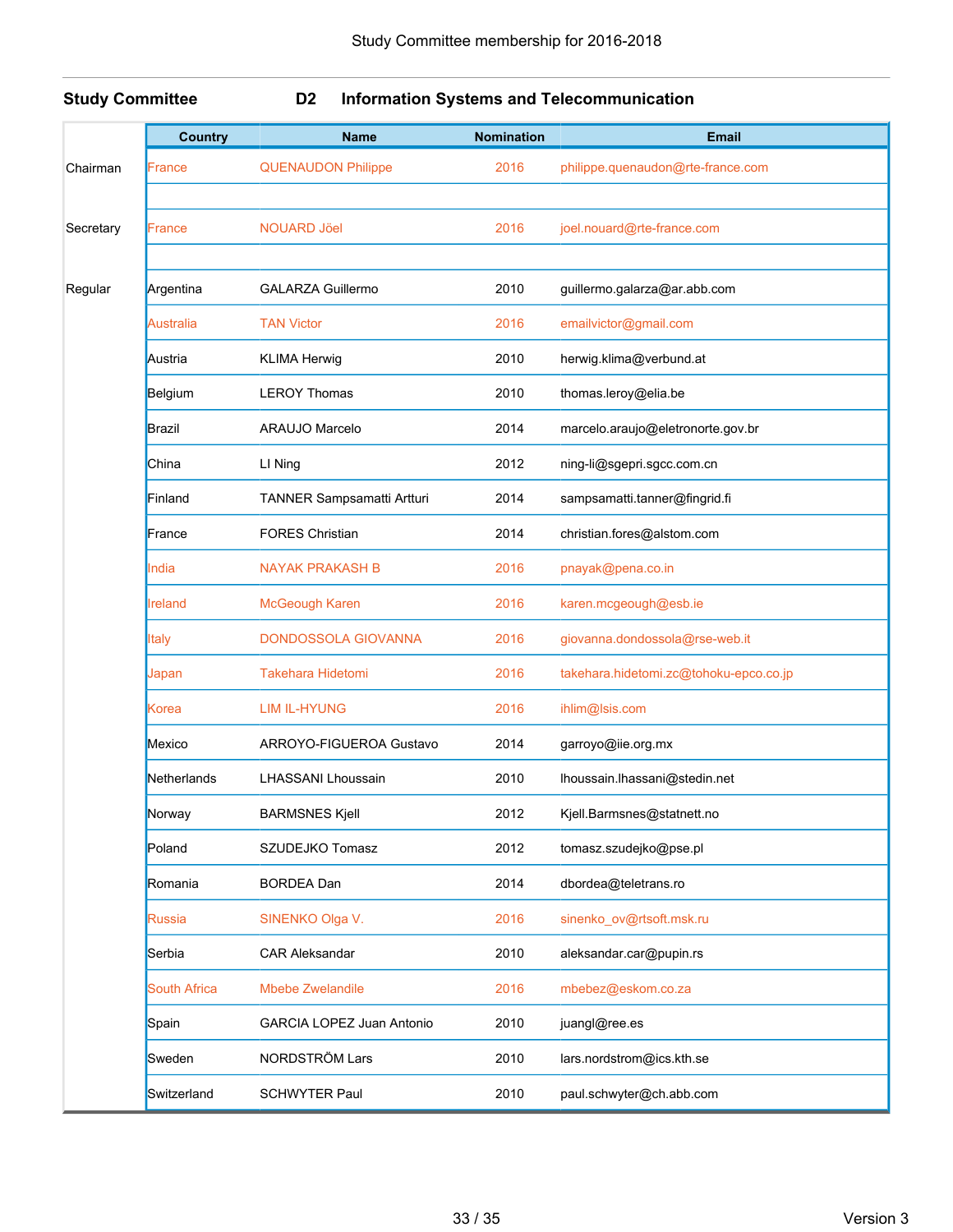## **Study Committee D2 Information Systems and Telecommunication**

| <b>Country</b>               | <b>Name</b>                       | <b>Nomination</b> | <b>Email</b>                  |
|------------------------------|-----------------------------------|-------------------|-------------------------------|
| Andean                       | <b>LEON CANDELA Ramon Alberto</b> | 2010              | raleon@xm.com.co              |
| Bosnia Herzegovina           | CAUSEVIC Amela                    | 2012              | a.causevic@elektroprivreda.ba |
| Canada                       | Antonova Galina                   | 2016              | galina.s.antonova@ca.abb.com  |
| <b>Czech And Slovak Reps</b> | <b>Josef Fantík</b>               | 2016              | fantik@ceps.cz                |
| Germany                      | <b>CORNELISSEN Christian</b>      | 2014              | christian.cornelissen@vde.com |
| Greece                       | <b>KORRES Georgios</b>            | 2014              | gkorres@cs.ntua.gr            |
| Israel                       | <b>KLEIN Eliza</b>                | 2016              | elizakf@gmail.com             |
| Malaysia                     | Rajamanickam Anthony Samy         | 2016              | anthonysr@tnb.com.my          |
| New Zealand                  | <b>ROMAN Francis</b>              | 2014              | roman.francis@vector.co.nz    |
| Portugal                     | <b>AZEVEDO Tiago</b>              | 2016              | tiago.azevedo@ren.pt          |
| Thailand                     | <b>YUTTACHAI Wissarut</b>         | 2012              | wissarut.y@egat.co.th         |
| United Kingdom               | <b>TAYLOR Gareth</b>              | 2014              | Gareth.Taylor@brunel.ac.uk    |
| <b>United States</b>         | <b>RASCHE Galen</b>               | 2012              | grasche@epri.com              |